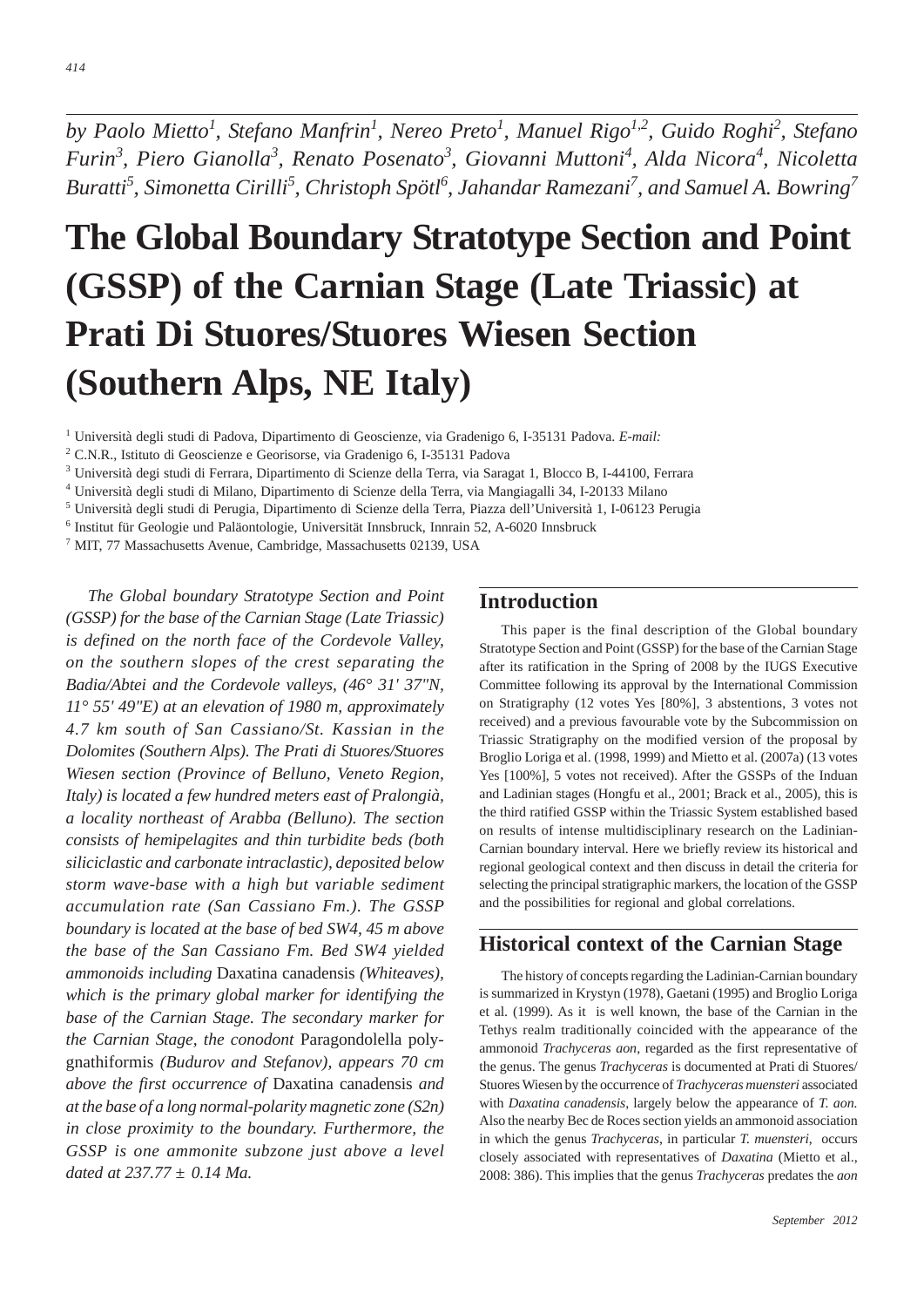Subzone and allows the preceding *canadensis* Subzone to be considered Carnian in age (Mietto and Manfrin, 1995a, 1995b). This observation is corroborated by conodonts and palynomorphs, as well (see below).

# **The Carnian GSSP at Prati di Stuores/ Stuores Wiesen section and supplementary stratigraphic information**

#### **Geographic location**

The GSSP section at Prati di Stuores/ Stuores Wiesen (Province of Belluno, Veneto Region, Italy) is located on the northern face of the Cordevole Valley, on the southern slopes of the crest separating the Badia/Abtei Valley and the Cordevole Valley in the Dolomites



*Figure 1. Location map of the Prati di Stuores/Stuores Wiesen section (from Mietto et al., 2007b).*

(Southern Alps) (Fig.1). The Prati di Stuores section (German: Stuores Wiesen) lies a few hundred meters east of Pralongià, a locality northeast of Arabba (Cordevole Valley). It extends from a base elevation of 1980 m to the crest at 2150 m along a deeply incised gully. The section continues upwards through the overlying meadows and ends at the toe of the vertical walls of the Piccolo Settsass (the well known Richthofen Riff of Mojsisovics, 1879) and of the Settsass.

The section can be easily reached from Rifugio Pralongià following C.A.I. footpath n. 23 towards the Settsass peak, a few hundred meters east-southeast of Piz Stuores (2181m). Pralongià is easily attainable by footpaths (C.A.I. n. 22, n. 23, n. 3) and from all the surrounding localities including San Cassiano/St. Kassian, Corvara/Kurfar (Badia/Abtei Valley), the Campolongo Pass, and also following gravel roads from Corvara/Kurfar (intersection at km 35, S.S. 244) and Renaz (intersection at km 88, S.S. 48) or by chair-lift from Rifugio Cherz near Campolongo Pass.

#### **Geological setting**

The Prati di Stuores/Stuores Wiesen section is located in the Dolomites region, which constitutes the northcentral portion of the Southern Alps (Doglioni, 1987; Castellarin and Cantelli, 2000). The Southern Alps comprise a southvergent thrust belt of the unmetamorphosed passive continental margin sequence of the Mesozoic Tethys. In the Dolomites, the sedimentary succession spans Permian to Oligocene time, but it is considered a global reference for the Triassic System (cf. Bosellini et al., 2003; Gianolla et al., 2009).

The Dolomites stratigraphy records several tectonic and magmatic events including the Late Ladinian emplacement of epicrustal intrusions (Monzoni, Predazzo, Cima Pape) and shoshonitic volcanism (cf. Viel, 1979; Pisa et al., 1980; Sloman, 1989). The latter was a key event in the stratigraphic record of the Dolomites and led to the deposition of both volcaniclastic sedimentary rocks and lava flows under subaerial and submarine conditions (Fernazza Fm.). Tectonic activity related to the volcanism triggered submarine collapse of the pre-volcanic successions, and their deposition as megabreccias interbedded with the coeval volcaniclastics. These units constitute the base of the described succession at Prati di Stuores (Broglio Loriga et al., 1999). The stratigraphic succession records the erosion of volcanic edifices and deposition as thick units of deep-water volcaniclastic conglomerates, arenites and shales (Wengen Fm.), in part facilitated by a relative sea-level fall. The internal organization of the Wengen Fm. indicates progradation of turbiditic lobes towards the basin depocenter and its lithofacies reflects distance from the source area(s). Locally, small carbonate platforms have been documented (mostly with fringing reef geometries) which were the sources of carbonaceous ("Cipit") boulders, as well as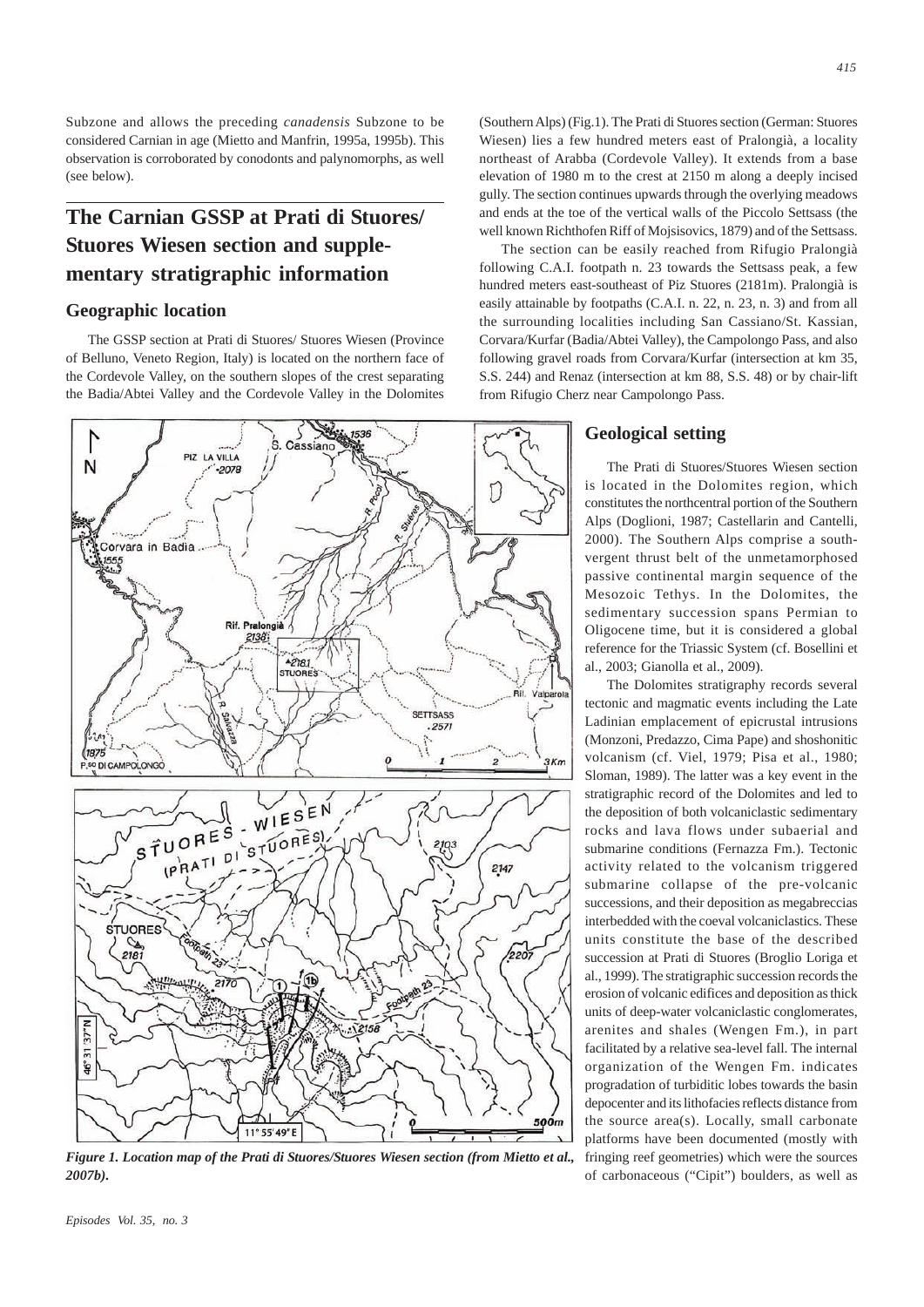biocalcarenites (Stefani et al., 2010). A reduction in erosion rate related to sea-level rise and the onset of rimmed carbonate platforms (Cassian Dolomite) led to a reduced siliciclastic input and dominance of carbonates in the basins (San Cassiano Fm.). The above transition from volcaniclastic deposition to shallow carbonate sedimentation can be observed in the area of Prati di Stuores/Stuores Wiesen. The subsequent basin evolution is characterized by a progressive shallowing resulting in a complete closure of the basin during Late Carnian times (Heiligkreuz and Travenanzes Fms.).

#### **Location of section and boundary**

Several outcrops exposing the upper Wengen and the San Cassiano Formations are present at Prati di Stuores/Stuores Wiesen. Most of them expose long sections, which are easily correlated by tracing individual beds. The section exposed at 46° 31' 37" N, 11° 55' 49" E and with a base elevation of 1980 m is selected as Standard Section because it exposes the longest continuous succession (Fig. 2).

The GSSP of the base of the Carnian Stage is located at the base of bed SW4, 45 m above the base of the San Cassiano Fm. in the Prati di Stuores/Stuores Wiesen stratigraphic section (Figs. 3, 4). Bed SW4 is a marly limestone immediately underlying an arenite bed in the lower San Cassiano Fm. The bed yields ammonoids, including *Daxatina canadensis* (Whiteaves), the primary marker for identifying the boundary.

#### **Stratigraphic completeness**

The Prati di Stuores/Stuores Wiesen section is characterized by a thick interval of marine sediments deposited below storm wave-base. The depositional facies consists of hemipelagites and thin turbidite beds (both siliciclastic and derived from nearby carbonate platforms) indicating high but variable sedimentation rates. In detail, a slight increase in sedimentation rate is expected towards the upper part of the section accordingly to an overall regressive trend. Terrigenous sedimentation decreases upwards in parallel with increased carbonate supply from the prograding carbonate platforms (Cassian Dolomite).

Slumps and slump scars are recognized in the upper part of the section, but are absent from the GSSP level. Such sedimentary features do not involve considerable thickness and therefore do not correspond to significant stratigraphic gaps. Indurated beds and non-depositional and/or condensed intervals are absent from the studied succession.

#### **Thickness and stratigraphic extent**

The main part of the Prati di Stuores/Stuores Wiesen section, excluding its upper interval referred to as the *aon* and part of the *aonoides* Subzones (Urlichs, 1974; 1994), encompasses 200 meters of hemipelagic beds of the Wengen and San Cassiano Formations. This succession exceeds 220 meters if the correlated section 1bis is considered (Fig. 1). Moreover, outcrops are laterally continuous over distances of several hundreds of meters (Fig. 2). Ammonoids are abundant throughout the section.

The uppermost Ladinian *regoledanus* Subzone immediately below the GSSP boundary is represented by ca. 65 m of shale, marl and arenites. The first biozone of the Carnian, the *canadensis* Subzone, is widely represented in the section up to the 194.3 m level, where the boundary with the overlying *aon* Subzone is documented in section 1bis. The Prati di Stuores/Stuores Wiesen section hence encompasses all or parts of three ammonoid subzones. This stratigraphic interval is relatively short if compared with the total thickness of the succession; a considerable thickness of stratigraphic succession is allowed below and above the GSSP, in order to extend the stratigraphy and to ensure a robust definition of the GSSP. This is a consequence of high sediment accumulation rates that characterized the Cassian basin between the late Ladinian and the early Carnian.

#### **Provisions for preservation and protection**

The accessibility of the Prati di Stuores/Stuores Wiesen section has been documented since the early 19<sup>th</sup> century, thanks to the classical works of Münster (1834), Wissmann and Münster (1841), and Klipstein (1845), followed by those of Laube (1869), Mojsisovics (1882), Ogilvie Gordon (1893, 1929), Urlichs (1974, 1994), and

> others. This historical record highlights the endurance of the natural outcrops. The section area was involved in small but frequent landslides, due to the steep cliff exposure and the lithological nature of the involved units consisting of marls, volcaniclastic arenite and thin bio-calcarenite alternations. The chosen section, however, lies on a steep rise, about 75 meters above the slope base. This high-standing location prevents landslide and debris-flow deposits from accumulating on the section outcrops. The significant lateral continuity of the outcrop also ensures good preservation potential for the GSSP.

> The Prati di Stuores/Stuores Wiesen area belongs to the system "Dolomiti Settentrionali/ Nördliche Dolomiten" which is part of the Dolomites natural property included in the UNESCO World Heritage List from 2009 for criteria vii and viii (http://whc.unesco.org/en/list/1237/). The area is also protected by the Code for cultural and landscape assets (Law Decree n. 42, 2004), preserving the whole of the territories above 1600 m,



*Figure 2. Landscape view of the Prati di Stuores/Stuores Wiesen section.*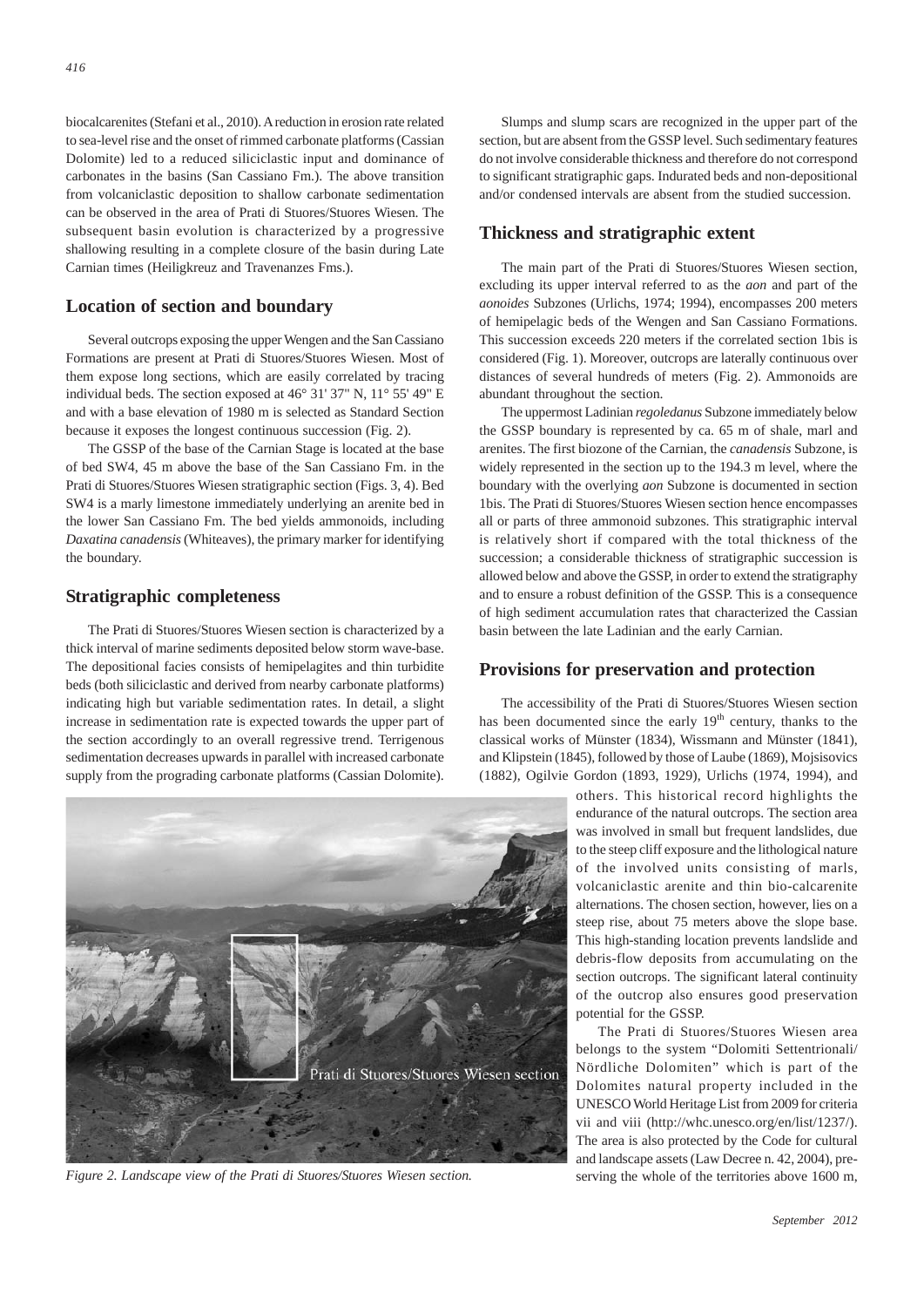

*Figure 3. Log and outcrop view of the Prati di Stuores/Stuores Wiesen section showing the Ladinian-Carnian boundary in detail.*

and it lies within the Col di Lana - Settsass - Cherz protected area (ZPS IT3230086), associated with the directive Natura 2000 (92/43/ CE, 79/409/CE). The local administrations (Comune di Livinallongo del Col di Lana, Provincia di Belluno and Regione Veneto) intend to maintain and mark access to the section and popularize the site.

## **Primary and secondary markers**

## **Principal correlation event (marker) at GSSP level**

The GSSP level at Prati di Stuores/Stuores Wiesen is defined by the first appearance (FAD) of the ammonoid species *Daxatina canadensis,* which corresponds to the first appearance of the genus *Daxatina*, as identified in the bed SW4. While *D. canadensis* is confined to the homonymous Subzone of the Tethys and is found in the equivalent part of the *sutherlandi* 2 Zone of Canada (Tozer, 1994) and most probably in the *desatoyense* Zone of Nevada (Balini and Jenks, 2007, Balini et al. 2007), the genus *Daxatina* (*D. limpida* Tozer, 1994) could be present also in the *desatoyense* Zone of Canada (Tozer, 1994), but this datum is too far to be confirmed (Mietto and Manfrin, 1999: 26).

Despite some equivocal attributions proposed in the past (i.e. Urlichs, 1974), the genus *Daxatina* is well documented in the Southern Alps: Prati di Stuores/Stuores Wiesen, Bec de Roces, Antersass, Rio Cuzze and Pista Nera near Sappada (Mietto and Manfrin, 1995a, 1995b; Broglio Loriga et al., 1998, 1999; Manco et al., 2004; Mietto et al., 2007a, 2007b, 2008). Following the early discoveries in British Columbia (Whiteaves, 1889; Tozer, 1994), the Svalbard Archipelago (Böhm, 1903, 1904) and Alaska (Martin, 1926), more recent occurrences in the Himalayan region (Spiti valley: Balini, Krystyn and Torti, 1998; Krystyn, Balini and Nicora, 2004) and Nevada (New Pass Range: Balini and Jenks, 2007; Balini et al., 2007) testify to the global distribution of *Daxatina*. For this reason, the GSSP level provides an excellent tool for trans-Panthalassa correlations between low to middle-high paleolatitude domains.

## **Biostratigraphy**

#### **Ammonoids**

At Prati di Stuores/Stuores Wiesen (Fig. 4), the first occurrence of genus *Daxatina* is documented in bed SW4, with a strongly ornamented specimen referred to as *D. canadensis.* A finely ornamented trachyceratid occurs 16.50 m above the latter bed. This specimen was previously attributed to *Trachyceras bipunctatum* (Münster) (Mietto and Manfrin, 1995a, 1995b; Broglio Loriga et al., 1999; Mietto et al., 2007b), but is now attributed to *Daxatina* cf. *laubei* Tozer, 1994 (Mietto et al., 2007a, 2008). Further up, representatives of *Daxatina* (chiefly *D. canadensis*) occur along 145 m of the Prati di Stuores/Stuores Wiesen section. Above this interval, the first appearance of *Trachyceras* cf. *aon* (Münster) is recorded in bed SW24. The interval between the first occurrence of *Daxatina canadensis* and the first occurrence of *T. aon* was originally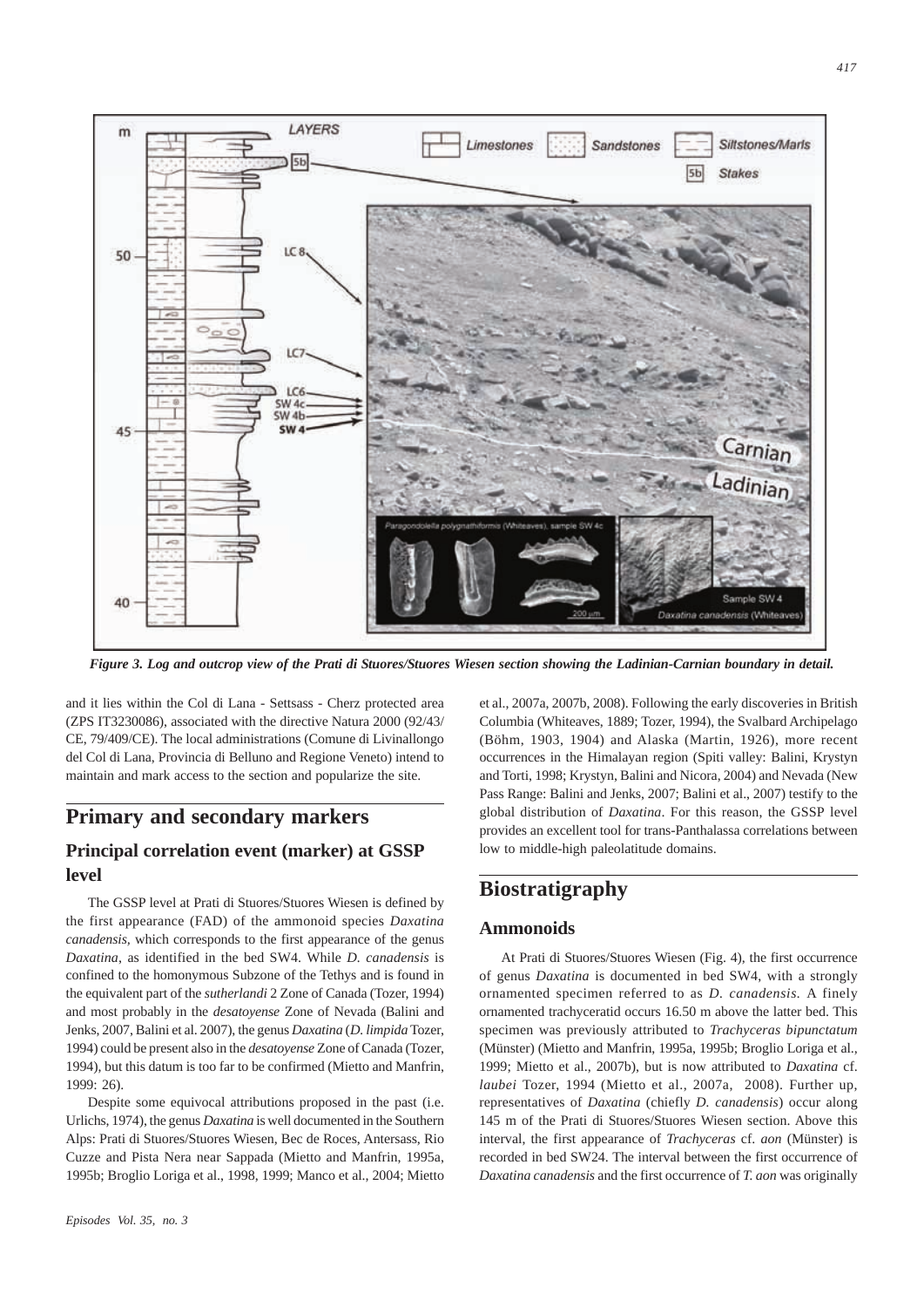

*Figure 4. Stratigraphic column of the Prati di Stuores/Stuores Wiesen section with distribution of main fossils, biostratigraphic zonations and magnetostratigraphy (modified from Mietto et al., 2008).*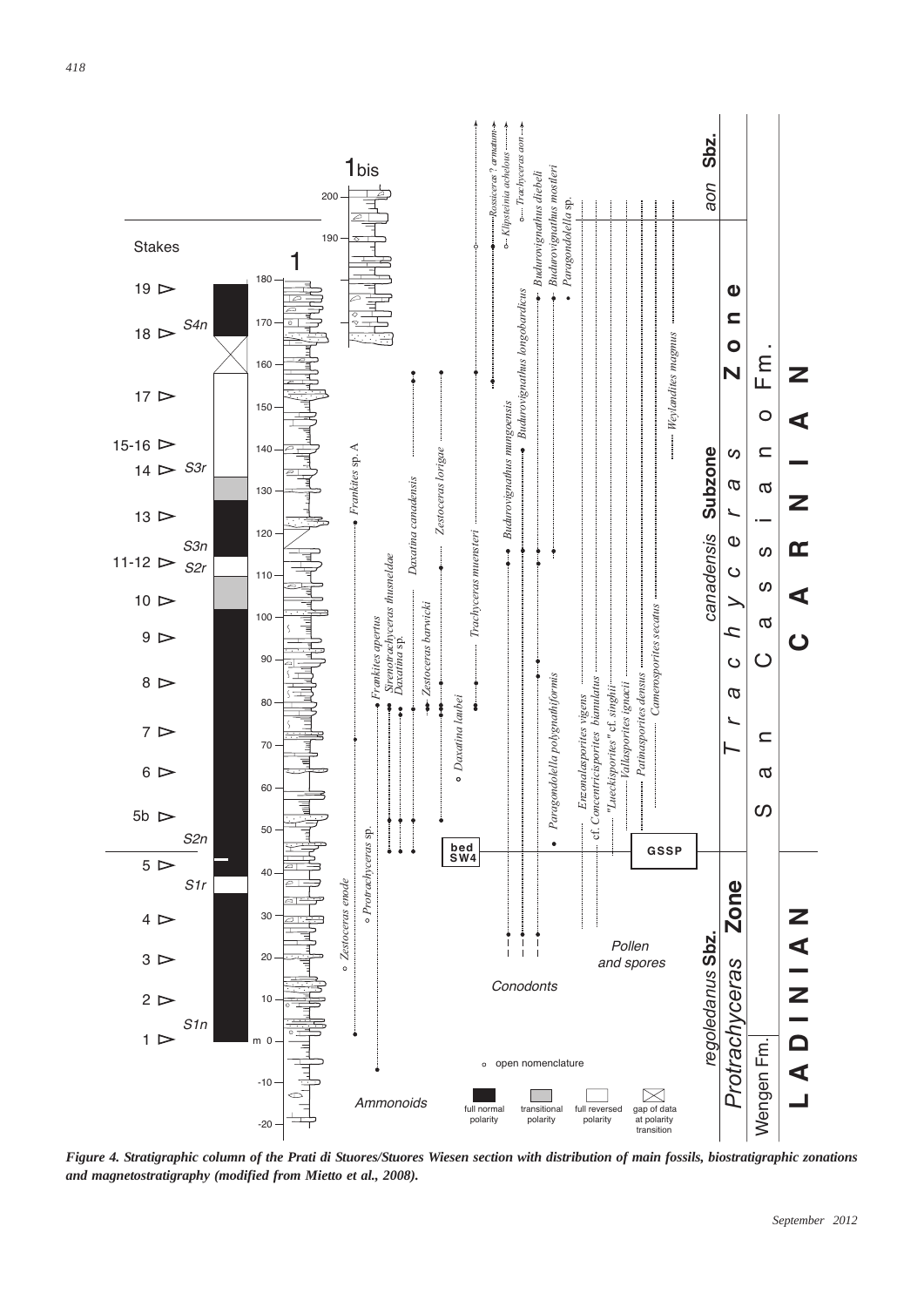defined as *Daxatina* cf. *canadensis* Subzone (Broglio Loriga et al., 1999). The range of the species *Daxatina canadensis* is limited to the homonymous biozone. Based on subsequent direct comparison with type material from Canada, this unit was formally named *canadensis* Subzone (Mietto et al., 2007a). It is directly overlain by the *aon* Subzone, as documented also in the Antersass section (Mietto et al., 2007a, 2007b, 2008). The biozonal interval now referred to as the *canadensis* Subzone was originally considered equivalent to the *sutherlandi* Zone (Urlichs, 1974, 1977), then included in the Tethyan *regoledanus* Zone (Urlichs, 1994), which is documented only in the first 65 m of the Prati di Stuores/Stuores Wiesen section. Less than 34 meters above bed SW4, the first occurrence of *Trachyceras* is recorded by the species *T. muensteri* (Wissmann), predating the appearance of the genus. In particular, this taxon is characterized by a subammonitic suture line, but less indented than, for example, *Trachyceras aon.* After the attribution of the specimen found in the bed SW6 to *Daxatina* cf. *laubei*, the occurrence of *Trachyceras bipunctatum* in the *canadensis* Subzone at Prati di Stuores/Stuores Wiesen can no longer be confirmed. Nevertheless, this species has been found in the Antersass section, in the uppermost part of the biozone (Mietto et al., 2007a, 2008).

Two species of genus *Frankites* are documented at Prati di Stuores/ Stuores Wiesen; the most significant and fairly widespread is *Frankites apertus* (Mojsisovics). This taxon, which has been considered senior synonymous to *Frankites sutherlandi* (McLearn) from North America (Mietto et al., 2008), occurs from the upper part of the *regoledanus S*ubzone to at least the lower part of the *canadensis S*ubzone, but probably covers the whole *canadensis* Subzone. A second species, *Frankites* sp. A (Mietto et al., 2008, indicated as *Frankites johnstoni* in Mietto et al., 2007a), occurs sporadically throughout the section.

The best documented genus in the *canadensis* Subzone is *Zestoceras*. The first occurrence of *Zestoceras lorigae* Mietto and Manfrin (Mietto et al., 2008) is in bed SW5b, 7.40 m above SW4.. This species is widespread in the *canadensis* Subzone to which it appears to be confined. A second species*, Zestoceras barwicki* (Johnston), originally assigned by Johnston (1941) to the genus *Clionites,* is equivalent to *Zestoceras cerastes* Tozer. We consider these taxa as synonyms (Mietto et al., 2007a, 2007b, 2008). Moreover, bed SW4 yielded another taxa, *Sirenotrachyceras thusneldae* (Mojsisovics), which occurs throughout the lower part of the mentioned subzone. The uppermost 10 meters of the biozone (section 1bis), records taxa such as *Klipsteinia* cf. *achelous* (Münster) and *Rossiceras* ?*armatum* (Münster) that also occur in the *aon* Subzone. In a bed from a nearby section (SW 11), correlated with the uppermost part of the Prati di Stuores/Stuores Wiesen section, *Badiotites eryx* (Münster) is recorded.

#### **Conodonts**

Although the Prati di Stuores/Stuores Wiesen section has been investigated several times for conodont biostratigraphy, only a sparse fauna has been observed. This fauna is composed of *Budurovignathus mungoensis* (Diebel)*, Budurovignathus mostleri* (Kozur)*, Budurovignathus diebeli* (Kozur and Mostler)*, Budurovignathus longobardicus* (Kovàcs) and of the long-ranged species *Gladigondolella malayensis malayensis* Nogami and *Gladigondolella tethydis* (Huckriede) (Mastandrea in Broglio Loriga et al., 1999). All of these species range at least from the upper part of the Langobardian (upper Ladinian) to the lower part of the Julian (lower Carnian).

Other correlative sections, Antersass and Bec the Roces, have been studied for both ammonoid and conodont biostratigraphy (Mietto et al., 2007a, 2007b). A similar conodont fauna has been recovered from both sections with the addition of *Paragondolella foliata* Budurov and the two subspecies *Pseudofurnishius murcianus praecursor* Gullo and Kozur and *Pseudofurnishius murcianus murcianus* Van den Boogaard from the Antersass section (Mietto et al., 2007a). Recently, *Paragondolella polygnathiformis* (Budurov and Stefanov) has been recovered in the Prati di Stuores/Stuores Wiesen section (Manco et al., 2004; Mietto et al., 2007b; Fig. 4, this paper).

*Paragondolella polygnathiformis* lies on the phylogenetic lineage of *Paragondolella inclinata – Paragondolella polygnathiformis – Paragondolella noah*, a branch of the *excelsa*-stock which evolved during the late Ladinian – early Carnian (Kovàcs, 1983; Mazza et al., 2011). The species here named *Paragondolella polygnathiformis* has been ascribed by various authors to different genera such as *Neogondolella, Paragondolella or Metapolygnathus*. Considering the phyletic evolution as well as the distinguishing characteristics of the above-mentioned genera, as summarized by Kozur (1989), Rigo et al. (2007) and Mazza et al. (2010, 2011), this species is herein interpreted as belonging to the genus *Paragondolella*. The *Paragondolella polygnathiformis* is characterized by a geniculation point or an abrupt anterior step on both anterior lateral margins. The presence of this feature on only one of the anterior margins is typical of the transitional forms between *Paragondolella inclinata* (Kovàcs) and *Paragondolella polygnathiformis* from the latest Ladinian*. Paragondolella polygnathiformis* differs from the Tuvalian *Paragondolella noah* (Hayashi) by the absence of a free blade.

Historically, the occurrence of *Paragondolella polygnathiformis* has been used to define the base of the Carnian (e.g. Krystyn, 1983, Rigo et al., 2007), previously considered to be coincident with the base of the *Trachyceras aon* Subzone. Nevertheless, as pointed out by Kozur (1980), the range of *Paragondolella polygnathiformis* extends below the FAD of *Trachyceras aon* (Kozur 1989; Kovàcs et al., 1991, Gallet et al., 1998) and into the *Daxatina canadensis* Subzone. At Spiti (India), the first occurrence of *Paragondolella polygnathiformis* is a few meters below the FAD of *Daxatina canadensis*. At Prati di Stuores/Stuores Wiesen, *Paragondolella polygnathiformis* has been recovered from sample SW4c, 70 cm above the first occurrence of *Daxatina canadensis* in bed SW4*.* The appearance of *Paragondolella polygnathiformis* is practically coincident with the FAD of *Daxatina canadensis* and seems to be the appropriate biohorizon to mark the base of the Carnian Stage. Thus, *Pargondolella polygnathiformis* ranges from the base of the Julian Substage (basal Carnian), to the lower portion of Tuvalian Substage (upper Carnian) (e.g. Rigo et al., 2007, 2012; Mazza et al., 2012).

#### **Palynomorphs**

The distribution of spores, pollen and organic-walled marine organisms (acritarchs, foraminiferal linings and tasmanitids) in the Prati di Stuores/Stuores Wiesen section reflects the evolution of the terrestrial and marine flora across the Ladinian-Carnian boundary. Thirty four samples have been studied in order to define the distribution of palynomorphs and document their FADs and LADs throughout the succession.

Typical upper Ladinian-lower Carnian sporomorphs including *Uvaesporites gadensis, Kuglerina meieri, Ovalipollis pseudoalatus, Todisporites* spp*., Aratrisporites* spp*., Reticulatisporites dolomiticus,*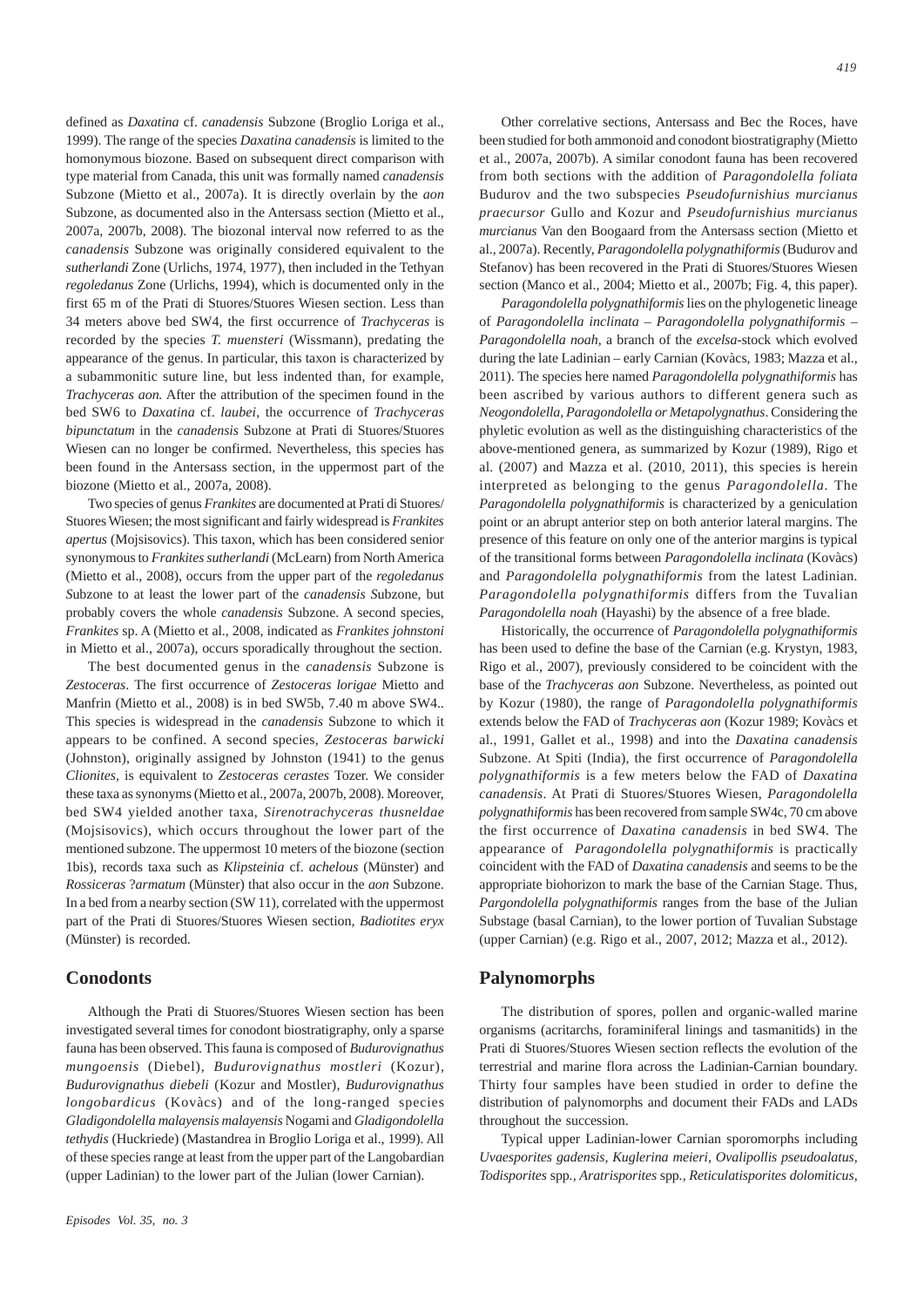*Sellaspora rugoverrucata* and the circumpollen form *Partitisporites novimundanus* are present throughout the section. In the upper part of the *regoledanus* Subzone, *Concentricisporites* cf. *C. bianulatus, Enzonalasporites vigens*, *Kyrtomisporis ervii*, *Gordonispora fossulata* and *Duplicisporites granulatus* have their first occurrence. "*Lueckisporites*" cf. *singhii* first appears very close to the top of the *regoledanus* Subzone. Moreover, *Nevesisporites vallatus, Todisporites marginales, Calamospora* sp*.* A*, Apiculatisporites parvispinosus* and *Densosporites* cf*. variomarginatus* are restricted to the *regoledanus* Subzone. *Nevesisporites vallatus* has its last occurrence at the GSSP boundary level.

In the lower part of the overlying *canadensis* Subzone, *Vallasporites ignacii*, *Patinasporites densus* and *Aulisporites* cf. *A. astigmosus,* together with *Duplicisporites verrucosus* and *Camerosporites secatus*, have their first occurrence (Fig. 4). The uppermost part of the *canadensis* Subzone is characterized by the first occurrences of *Weylandites magmus*, *Camerosporites pseudoverrucatus* and *Samaropollenites speciosus*. No associated bioevents are documented from the overlying *aon* Subzone.

The palynological content of the Prati di Stuores/Stuores Wiesen section provides useful auxiliary biostratigraphic markers, along with the FAD of *Daxatina canadensis*, to define the Ladinian-Carnian boundary. The primary ammonoid turnover occurs indeed close to the replacement of upper Ladinian sporomorphs by a typical Carnian microflora.

The first appearance of *Patinasporites densus* marks the base of the *vigens*-*densus* phase in association with the first appearance of *Vallasporites ignacii* (Van der Eem, 1983); their common occurrence has been traditionally considered to be close to the base of the Carnian (Van der Eem, 1983, Fisher, 1972; Visscher and Brugman, 1981; Fisher and Dunay, 1984; Warrington, 1996; Hochuli and Frank, 2000; Roghi, 2004). Previous palynological work by Van der Eem (1983)placed the Ladinian-

Carnian boundary in the Prati di Stuores/Stuores Wiesen section at sample Stu 2-09 AL, corresponding to the base of their *vigensdensus* phase and to sample 3 of Urlichs (1994) from the same section. Van der Eem's sample Stu 2-09 AL is located above our uppermost sample (sw af, 193.5 m above base). Therefore, our data suggest that the base of the *vigens-densus* phase in the Prati di Stuores/Stuores Wiesen section is at least 130 meters lower than that proposed by Van der Eem (1983). In fact, the occurrence of the typical Carnian species *Vallasporites ignacii* and *Patinasporites densus* very close to the GSSP boundary and in association with *Enzonalasporites vigens* extends the range of this palynological association from the lower part of the *canadensis* Subzone to the *vigens*-*densus* phase of Van der Eem (1983). These data support the proposal to place the base of the *vigens-densus* phase close to the base of the *canadensis* Subzone (Broglio Loriga et al., 1999).

In the Prati di Stuores/Stuores Wiesen section, the first occurrence of *Concentricisporites* cf. *C. bianulatus* within the *regoledanus* Subzone reveals that the base of the *Concentricisporites* cf. *C. bianulatus* assemblage is late Ladinian (Longobardian) in age (Roghi, 2004).

#### **Halobiids and other macro- and microfossils**

The lower San Cassiano Fm. was deposited within a deep basin well below the photic zone, with a high sediment accumulation rate and oxygen-deficient bottom conditions (e.g. Fürsich and Wendt,

1977; Broglio Loriga et al., 1999). This environment was hospitable only to posidonioids, an opportunistic bivalve group well adapted to low-oxygen benthic habitats (e.g. Wignall, 1994; Aberham, 1994). For these reasons, bivalves of the lower San Cassiano Fm. of Prati di Stuores/Stuores Wiesen section (uppermost *regoledanus* and *canadensis* subzones) are mainly represented by members of the superfamily Posidonioidea (*sensu* Waller in Waller and Stanley, 2005), while gastropods and brachiopods are rare. Specimens of the latter two groups mostly occur as of the middle *canadensis* Subzone (Posenato in Broglio Loriga et al., 1999: tab. 6). Posidonioids are common throughout the whole *canadensis* Subzone, where they generally occur in the laminated, dark-grey clay and argillaceous marls intercalated with turbidites. The posidonioids of the *canadensis* Subzone are distinguished into three groups (Posenato in Broglio Loriga et al., 1999): a) "*Posidonia*" *wengensis* (Wissmann); b) "*Posidonia*" cf. *wengensis*; and c) ?*Halobia* sp. As largely discussed in Mietto et al. (2007b), the lack of posidonioids with an indisputable anterior auricle prevents the unequivocal identification of *Halobia* in the *canadensis* Subzone of the Prati di Stuores/Stuores Wiesen section, although the group (c) specimens could contribute to the problem of phyletic connection between *Bositra, Daonella* and *Halobia.* Also in the Tethys domain (e.g. the Himalayas) the true *Halobia* appears only at the base of the Carnian *aon* Zone (see Balini, Kystyn and Torti, 1998). On the other hand, as demonstrated by Waller and Stanley (2005), McRoberts (1993, 2000) and Balini et al. (2007), the appearance of undoubted *Halobia* precedes that of the transitional forms documented from the Ladinian *sutherlandi* Zone of North America.

Data on foraminifers, microcrinoids and holothurian sclerites are reported in Broglio Loriga et al. (1998, 1999). In particular, benthic foraminifers were studied in thin section and in isolated material by C. Broglio Loriga, R. Rettori and D. di Bari (Broglio Loriga et al., 1999). In a previous proposal for the GSSP (Broglio Loriga et al., 1999), these authors recognized the Carnian affinity of the foraminifera along the whole section and suggested that variation in taxonomical compositions may have depended on ecological factors. Microcrinoids and holothurian sclerites were studied by G.F. Laghi and M. Rechichi (Broglio Loriga et al., 1999). The microcrinoid and holothurian sclerites association seems to be rather common to the *canadensis* Subzone; it also extends upwards into the *aon* Subzone with only minor changes. In this case, variations in taxonomic diversity can probably be related to ecological factors, as well.

## **Magnetostratigraphy**

A total of 96 paleomagnetic core samples were analyzed for magnetostratigraphy (Broglio Loriga et al., 1999). A bipolar characteristic component of magnetization oriented in geographic coordinates north and positive or south and negative was isolated in 72% of the specimens in the temperature range comprised usually between about 200°C and 450°C, up to 550-580°C. In 10% of the specimens the characteristic component could be followed up to maximum unblocking temperatures of 600–630°C. An additional 11% of the samples show transitional directions associated with polarity excursions or acquired during field polarity reversals. The bipolar and transitional characteristic component directions become shallower upon correction for bedding tilt. Rock-magnetic experiments point to magnetite as the main carrier of the magnetic remanence; subsidiary iron sulphides and hematite are occasionally present. The latitude of the specimen virtual geomagnetic pole (VGP) with respect to the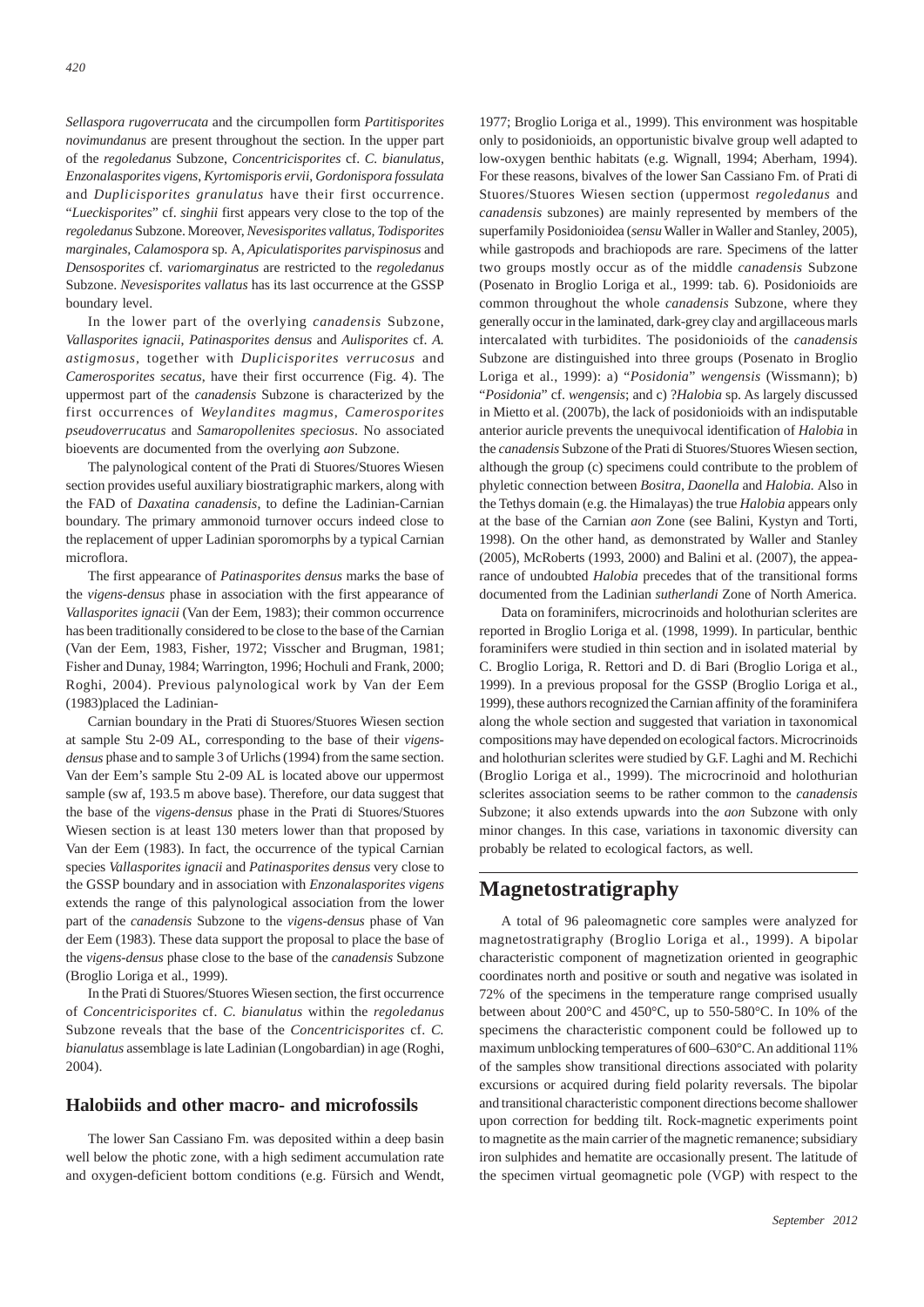overall mean north paleomagnetic pole was used to delineate magnetic polarity stratigraphy. The latitude of the VGPs defines, from bottom to top, a lower normal (S1n)-reverse (S1r)-normal (S2n)-reverse (S2r) normal (S3n)-reverse (S3r)-normal (S4n) polarity sequence. The base of the Carnian, as defined by the FAD of *Daxatina canadensis*, falls towards the base of S2n (Fig. 4). The Prati di Stuores/Stuores Wiesen section can be tentatively correlated with the coeval Mayerling section from Austria of Gallet et al. (1998). According to this correlation (Broglio Loriga et al., 1999; Hounslow and Muttoni, 2010), the FAD of *Daxatina canadensis* at Prati di Stuores/Stuores Wiesen would fall at Mayerling within the *diebeli* conodont Assemblage Zone.

### **Chemostratigraphy**

The Prati di Stuores/Stuores Wiesen section has been investigated for carbon and oxygen stable isotope variations. One hundered and two samples of fine-grained carbonate were collected from the entire section of Prati di Stuores/Stuores Wiesen (Fig. 5). A small amount of rock (a few grams) from each sample was hand-drilled so as to avoid macrofossils (bivalve shells), intraclasts or fracture-filling calcite. The drilled powder is thus considered representative of the bulk groundmass of the sample. Powders were reacted with phosphoric acid and analyzed using an automated continuous-flow isotope ratio mass spectrometer at the University of Innsbruck. Results were calibrated against NBS and IAEA standards and are reported relative to VPDB scale. The long-term analytical uncertainties are  $\pm 0.07\%$ for  $d^{13}C$ , and  $\pm 0.08\%$  for  $d^{18}O$  (reported at the 1s level, Spötl and Vennemann, 2003; Spötl, 2011).

Oxygen isotope values are strongly biased towards low values, being potentially overprinted by diagenesis, but also the  $d^{13}C$  values scatter over a wide range of values. In a plot of carbon versus oxygen isotope compositions (inlet in Fig. 5), however, most samples with high carbon and oxygen isotope values form a narrow cluster. It is suggested that this cluster represents nearly pristine  $d^{13}C$  values, representative of the contemporary seawater, while other samples depart from this composition because of diagenetic processes. Samples with high carbon and depleted oxygen isotope values may have been altered by water-rock interaction in a nearly closed diagenetic system (Marshall, 1992), while the carbonate of samples with low carbon and high oxygen isotope values may have been partially influenced by bacterial sulfate reduction (Machel, 2001). Samples with high carbon and oxygen isotope values were conservatively taken as those most probably retaining the original seawater  $d^{13}C$  signal, and were identified using the method described in Preto et al. (2009). The  $d^{13}C$ values of these samples are clearly lower than those expected for the Carnian (Korte et al., 2005, Veizer et al., 1999, Richoz et al., 2007) and also do not change throughout the section, except for some oscillations in the order of less than 0.5‰. A similar trend was documented from the correlated section of Weissenbach in Austria (Richoz et al., 2007). Although the small wiggles of the  $d^{13}C$  curve seem to correlate between the two records, these oscillations approach the limit of precision of the method and need to be validated by further studies before the carbon isotope data can be used as a correlation tool near the Ladinian-Carnian boundary.

## **Sequence Stratigraphy**

In the last thirty years, the Dolomites have been the subject of extensive sequence stratigraphic analyses; the seismic-scale outcrops,

the robust bio-chronostratigraphic framework and the scarce alpine deformation rendered this region an ideal reference for the Triassic Tethys (cf. Brandner, 1984; De Zanche et al., 1993; Rüffer and Zühlke, 1995; Neri and Stefani, 1998; Gianolla et al., 1998; Stefani et al., 2010). The sequence stratigraphic framework was enhanced through basinal-platform correlations, a careful investigation at the scale of the entire western Tethys (Southern Alps, Northern Calcareous Alps and Transdanubian Range), and through refined radioisotopic dating. Recently a major revision of the sequence stratigraphic approach has been put forward by Catuneanu et al. (2009). This approach has been applied also to the Triassic depositional sequences of the Dolomites.

Two depostional sequences separated by a sequence boundary have been recognized associated with the upper Ladinian and lower Carnian (Fig. 6). In this work we suggest a slightly younger age of the sequence boundary (correlative conformity *sensu* Posamentier et al., 1988) compared to that of Broglio Loriga et al. (1999), based on more detailed biostratigraphic data from the Southern Alps. The base of the Car 1 depositional sequence (*sensu* Gianolla et al., 1998, alternatively named Lad 3 in Hardenbol et al., 1998) is thus placed in the lower r*egoledanus* Subzone, whereas it was previously included in the *neumayri* Subzone. In the study area the basinal sequence stratigraphy is typically organized as shown in Fig. 6; the sequence boundary is placed at the sharp, and locally erosional, contact between coarse conglomerates (Marmolada Cgm/Wengen Fm.) and the underlying volcanics, volcaniclastics and locally marly limestones (Fig. 10) of the Fernazza Fm. (previous HST deposits). The lower part of the Wengen Fm. is characterized by conglomerates, mass flow and channelized high-density turbidites representative of the falling stage system tract (FSST). Above the conglomerates and massive sandstones, thin bedded low-density turbidites interbedded with dark pelites, volcaniclastic sandstones and conglomerates represent the lowstand prograding complex (LST). In the volcaniclastic succession there are intervals characterized by chaotic swarms of carbonate olistoliths and horizons of channelized carbonate breccias that reflect either the erosion of syn- to post-volcanic carbonate platforms or the progradation of coeval platforms. Above the carbonate olistoliths, a decrease in the siliciclastic supply was accompanied by the deposition of volcaniclastic sandstones, pelites, marls and thin beds of grey or reddish nodular limestone (TST). The maximum flooding surface (mfs) is marked by a mudstone dominated interval with nodular limestone, placed in the upper r*egoledanus* Subzone. The upper part of the succession is characterized by a general coarsening-up trend with an increase in the siliciclastic and carbonate supply related to the progradation of the terrigenous and carbonate shelf, comprising the highstand system tract (HST). In the Prati di Stuores/Stuores Wiesen section, the GSSP boundary is placed at the beginning of the regressive trend (HST), a few tens of meters above the mud-dominated interval with nodular limestone in which the mfs is placed. According to Catuneanu et al. (2009) the maximum flooding surface (mfs) is one of the best traceable surfaces for basin-wide correlation. With the very high sediment accumulations rate of Prati di Stuores/Stuores Wiesen, this surface is separated from the GSSP by a few meters, it provides an additional tool for correlation. In sections with lower sedimentation rate, the mfs may be close to or coinciding with the GSSP.

## **Marine to land correlation potential**

Palynological assemblages provide a valuable tool for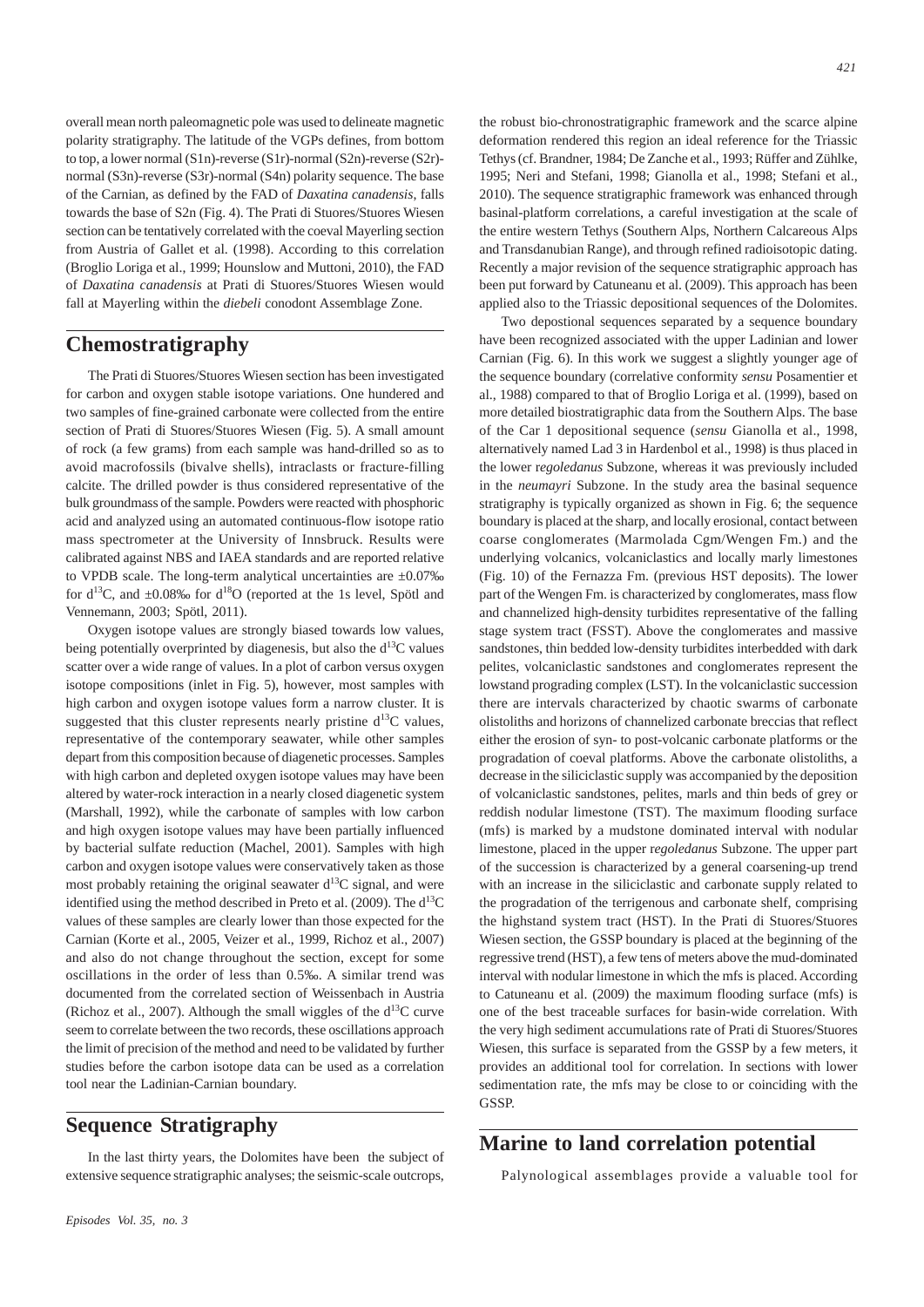

*Figure 5. Carbon isotope stratigraphy of the Prati di Stuores/Stuores Wiesen section. Inlet: C-O isotope plot of all samples, with indication of possible diagenetic processes - W-R = water-rock interaction; BSR = bacterial sulfate reduction. Cluster in the upper right corner signify* samples that more likely preserve an original seawater  $\delta^{l3}C$  signature, and were identified using the method of Preto et al. (2009). The  $\delta^{l3}C$ *curve in the main plot is a moving average of selected data with a 10 m Gaussian window. Data from the Weissenbach section (Richoz et al., 2007) are plotted on the right side for comparison, together with magnetostratigraphic data. The two sections are correlated as proposed by Richoz et al. (2007), based on biostratigraphy and magnetostratigraphy.*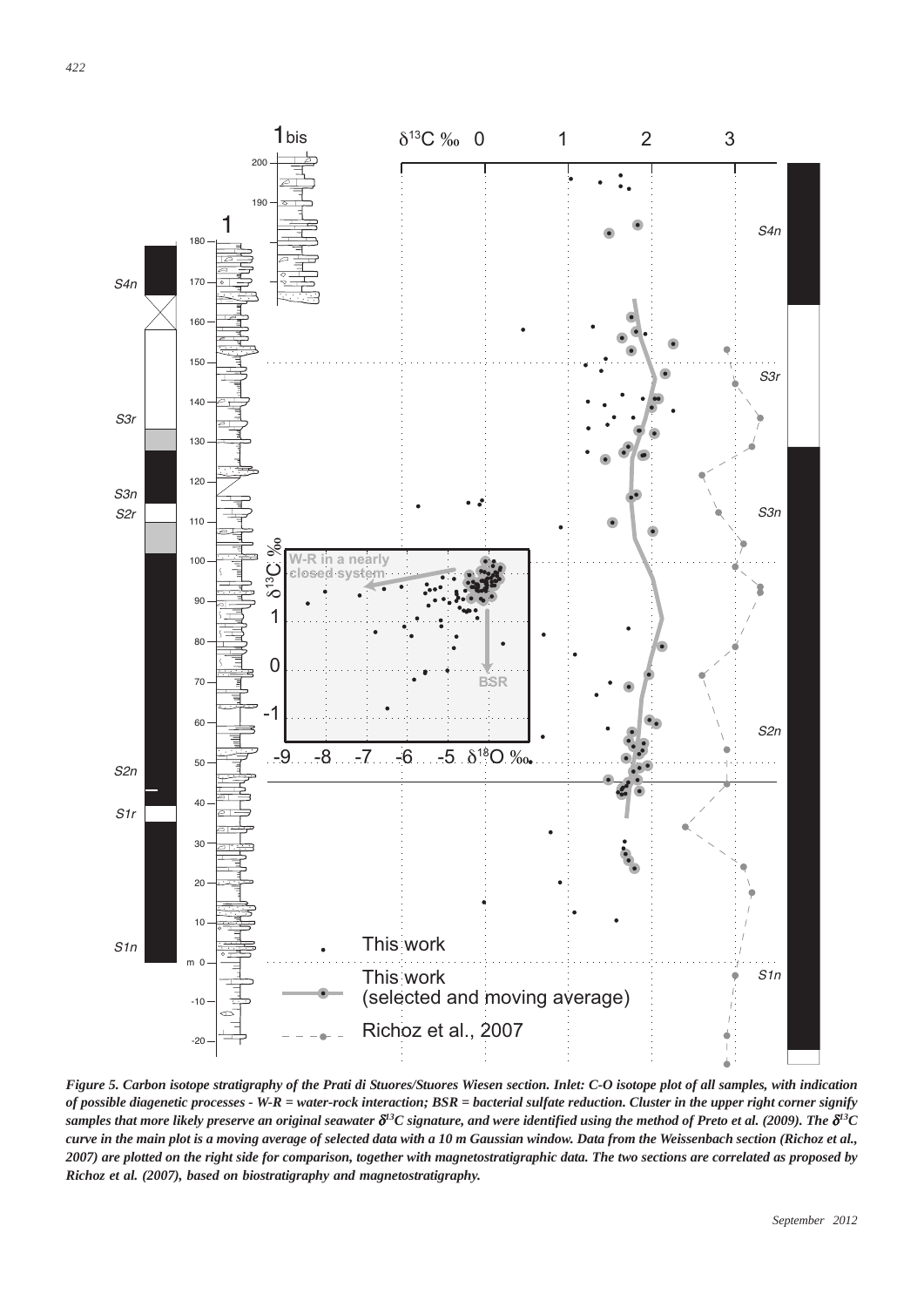

*Figure 6. Lithostratigraphy and Sequence Stratigraphic interpretation of Punta Grohmann section, Val Badia (modified from Russo et al., 1997 and Gianolla et al., 1998). Abbreviations: FSST — falling-stage systems tract; LST — lowstand systems tract; TST — transgressive systems tract; HST — highstand systems tract; SB = Sequence Boundary (correlative conformity sensu Posamentier and Allen, 1999); cc — correlative conformity sensu Hunt and Tucker (1992); mrs = maximun regression surface; mfs = maximun flooding surface.*

interregional correlations between marine and continental realms. Spores and pollens are produced on landmasses and widely distributed over both terrestrial and marine environments, from proximal to distal areas. Currently few marine successions in the world provide an ammonoid- and conodont-integrated palynostratigraphy. Therefore the palynological content of Prati di Stores section represents a significant record for marine to land correlation. In Switzerland, *Vallasporites ignacii* and *Patinasporites densus* appear in the upper part of the middle Gipskeuper (interval F of Scheuring, 1970 and Mostler and Scheuring, 1974). In southern Germany (Franken), *Vallasporites ignacii* appears always in the upper part of the Gipskeuper (upper "Myophorienschichten") both in outcrop and in the Obernsees borehole, while *Patinasporites densus* occurs in the overlying "Estherienschichten". On the basis of these first appearances, the GSSP level can be correlated to the upper part of the Myophorienschichten (Van den Berg, 1987, Brack et al., 1999

and discussion herein). In England, *Patinasporites densus* was found in the Arden Sandstone and the occurrences of *Camerosporites secatus* and *Enzonalasporites vigens* are not isochronous within the "Keuper marl" (Warrington, 1970). So it is not possible to define the precise correlation of the GSSP within the England Keuper. In the Temple Mountain Member of the Chinle Formation (southwestern U.S.A), typical Carnian associations are described from the base of the succession, but the Ladinian/Carnian boundary is not identifiable (Litwin et al., 1991; Litwin and Ash, 1993). In the Newark Supergroup (eastern U.S.A), *Vallasporites ignacii* and *Patinasporites densus* have been reported from the uppermost part of the Stockton Formation and lowermost Lockatong Formation (Fowell et al., 1994). Recent magnetostratigraphic studies, however, question this correlation and suggest that the GSSP level lies in the lowermost part of the Newark Supergroup (e.g. Muttoni et al., 2004).

# **Prospects for High-precision Geochronology**

Calibration of the Late Triassic timescale, in general, is hindered by the paucity of reliable geochronologic data (e.g., Mundil et al., 2010). Multiple volcanic ash beds suitable for radioisotopic dating have been identified in correlatable sections in the vicinity of the Stuores Wiesen GSSP. These include the Alpe di Siusi/Seiser Alm area and the Punta Grohmann sections, 24 km and 17 km west of the Prati di Stuores/Stuores Wiesen, respectively.



*Figure 7. Stratigraphic column of the Bec de Roces section, with distribution of main fossils (modified from Mietto et al., 2008).*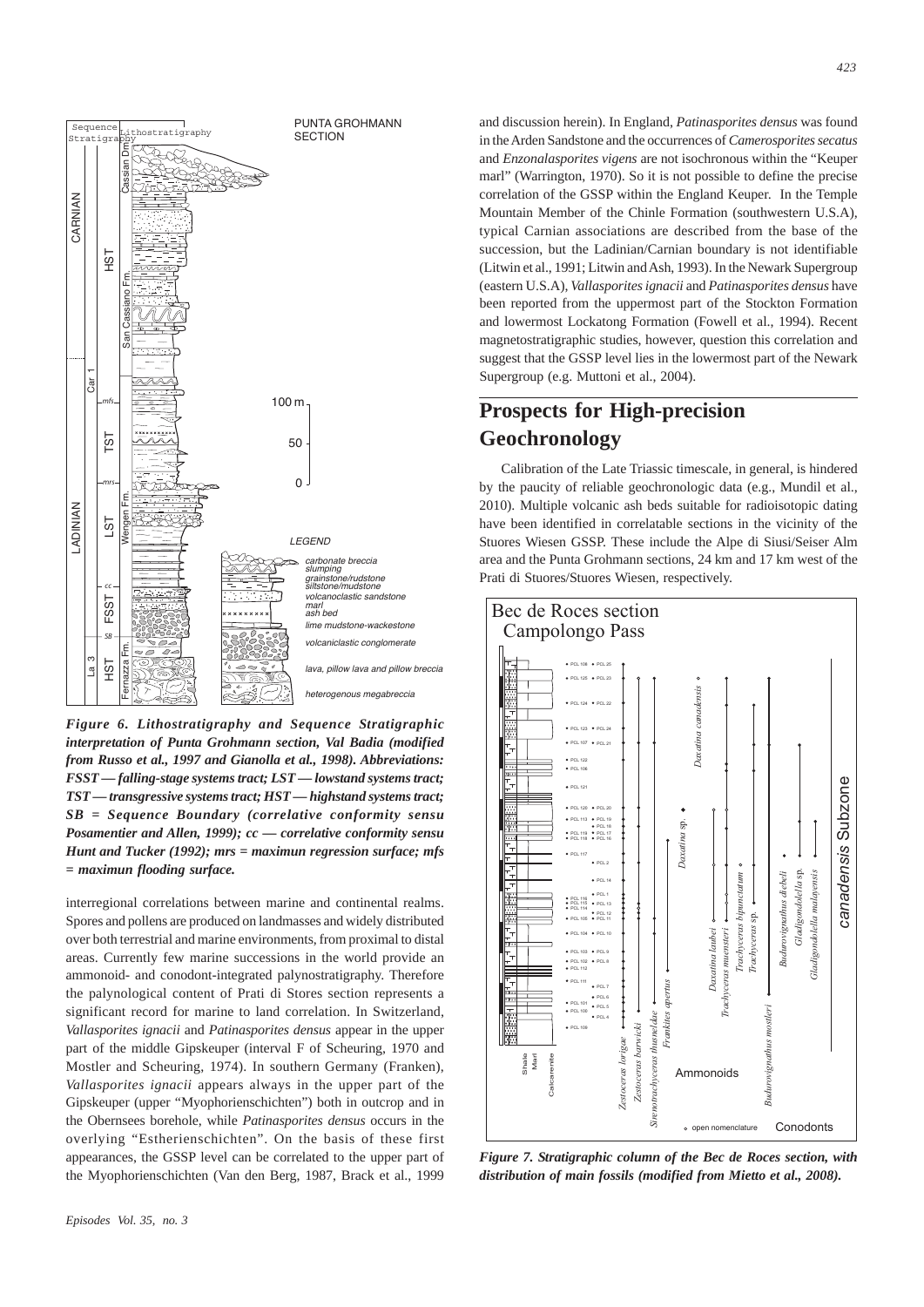

*Figure 8. Stratigraphic column of the Antersass section, with distribution of main fossils (modified from Mietto et al., 2008).*

Here we present new U-Pb zircon geochronology for an ash bed from the Alpe di Siusi/Seiser Alm area that is constrained biostratigraphically closed to the *neumayri*/ *regoledanus* Subzones (Upper Ladinian; see Figs. 1 and 9). Seven single zircon grains pretreated by the chemical abrasion (CA-TIMS of Mattinson, 2005) technique yielded a weighted mean <sup>206</sup>Pb/<sup>238</sup>U date of 237.773  $\pm$ 0.052 Ma  $(\pm 0.14$  Ma taking into account U-Pb tracer calibration errors) with an MSWD of 1.6 (Fig. 10 and Table 1). The new Alpe di Siusi/Seiser Alm date is in agreement with a previously reported CA-TIMS date of 239.3 ± 0.2 Ma from the *gredleri/archelaus* zones (Brühwiler et al., 2007). The presence of *Protrachyceras steinmanni* (Mojsisovics) at a similar stratigraphic level in the correlative Bagolino section (Brack and Rieber, 1993) suggests that this latter age falls into the *longobardicum* Subzone (sensu Mietto and Manfrin, 1995a), as well. The Alpe di Siusi/ Seiser Alm datation is also in agreement with mechanically abraded (thus more susceptible to Pb loss) zircon dates of 237.3 +0.4/-1.0 Ma for the Late Ladinian granites at Predazzo (Mundil et al., 1996; Brack et al., 1996, 1997, 2005) and of 238.0 +0.4 -0.7 Ma from the Seceda section (Mundil et al., 1996) that is close to the *longobardicum/neumayri* Subzones boundary based on the occurrence of *Daonella lommeli*.

The Carnian geochronology is far from robust, as high-precision age constraints are limited to a CA-TIMS zircon date of 230.91  $\pm$ 0.33 Ma for an Upper Carnian ash bed from the southern Apennines (Furin et al., 2006), over 700 km to the southeast of the GSSP. Biostratigraphic controls based on conodonts and palynomorphs place the dated bed ~6 m below the Carnian-Norian boundary. According to Kozur and Weems (2007), the ash bed belongs to the *Carnepigondolella zoae* conodont zone of middle to late Tuvalian (latest Carnian) age. The Carnian age from the southern Apennines is consistent with the Newark Basin astronomically-tuned magnetostratigraphy (Muttoni et al., 2004) and with an  $^{40}Ar/^{39}Ar$  date of 227.8  $\pm$  0.3 Ma from the lower part of the terrestrial, tetropod-bearing, Ischigualasto Formation in Argentina (Rogers et al., 1993). The latter date is recalculated to 230.8± 0.3 Ma, taking into account the modern K decay constants and revised age of the fluence monitor  $(\pm 4.5 \text{ Ma})$  if the uncertainties of the latter are taken into account; see Ramezani et al., 2011). In the absence of radioisotopic dates from the lower Carnian, the age of the Ladinian-Carnian boundary can only be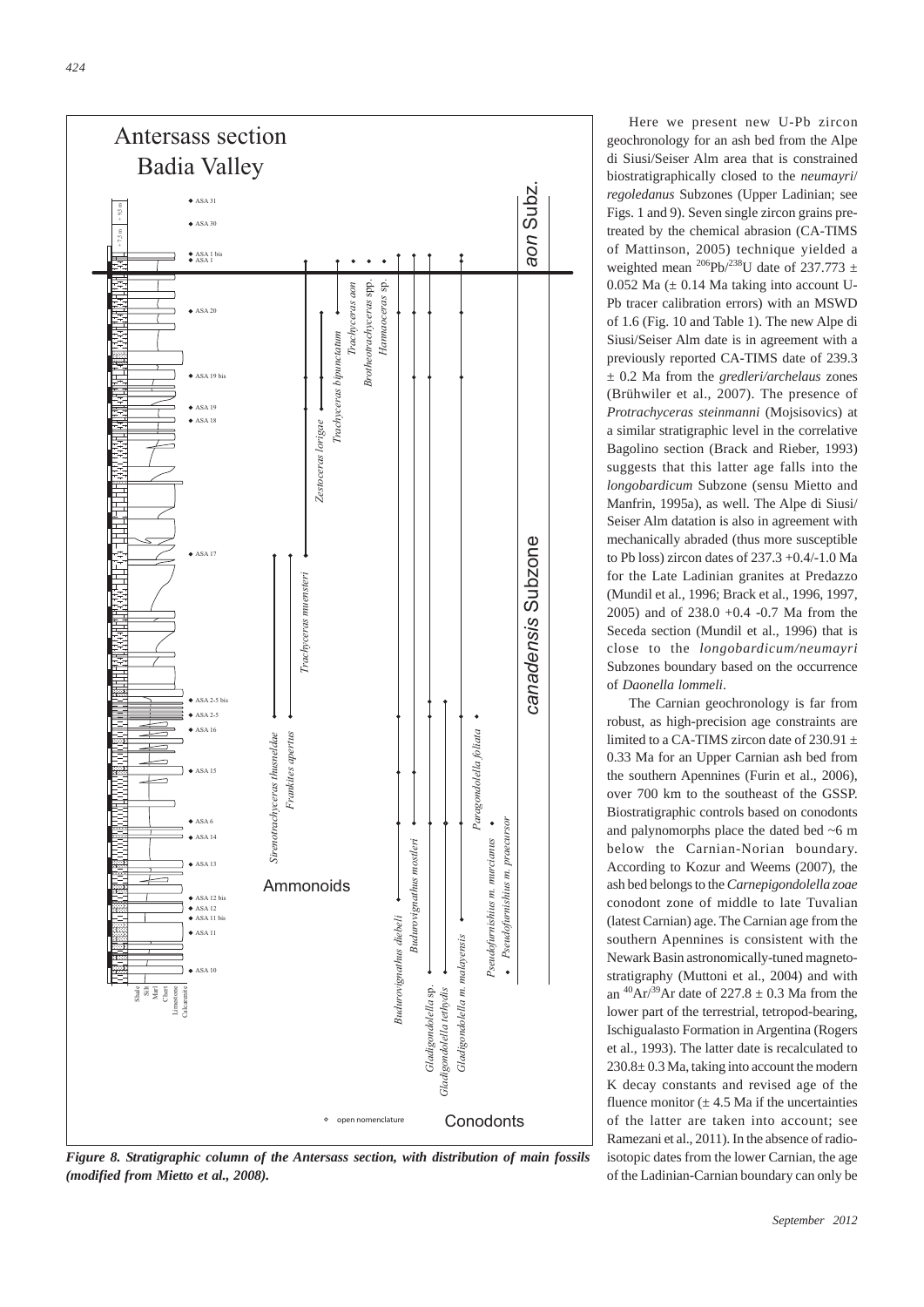

*Figure 9. Litho- and bio-stratigraphic correlations in the Alpe di Siusi/Seiser Alm area. Legend as in Fig. 6.*

determined by extrapolation. Based on the available geochronologic data combined with the approximate sediment accumulation rates from the Dolomites successions, the age for the Ladinian-Carnian boundary is currently estimated to be close to 237 Ma (see also Gallet et al., 2003; Kozur and Weems, 2007; Mundil et al., 2010).

# **Demonstration of Regional and Global Correlation**

#### **Regional correlation**

The litho-, sequence-, magneto- and bio-stratigraphic correlations of Ladinian-Carnian boundary interval within the Southern Alps is widely illustrated and discussed in De Zanche et al. (1993), De Zanche and Gianolla (1995), Mietto and Manfrin (1995b), Broglio Loriga et al. (1998, 1999) and Mietto et al. (2008). From a biostratigraphic point of view, several stratigraphic sections and localities in the Southern Alps contain ammonoid faunal assemblages referred to as

Mietto et al. (2007a, 2007b, 2008). The Bec de Roces section is located on the southeastern flank of the Sella Massif, near Passo Campolongo less than 7 km from Stuores (Fig. 7). It is a short section that best illustrates the ammonoid association typical of the *canadensis* Subzone. The Antersass section is located on the northeastern flank of Gardenaccia in the middle Badia Valley. This section is noteworthy for the abundance of fairly well preserved ammonoids that record the boundary between the *canadensis* and *aon* subzones (Fig. 8). As demonstrated by Mietto et al. (2008), in this section specimens of *Daxatina* were found only in the debris fall. However, the ammonoid association, in particular that of *Sirenotracyceras thusneldae*, *Frankites apertus* and *Zestoceras lorigae* in coexistence with *Trachyceras muensteri* and *T. bipunctatum*, is indicative of the *canadensis* Subzone.

the *canadensis* Subzone. Bed by bed distributions of ammonoids, conodonts and palynomorphs in selected key sections are shown in

In the course of preparation of this manuscript, outcrops of the the Bec de Roces section were severely damaged due to the construction of a ski-piste and are no longer accessible.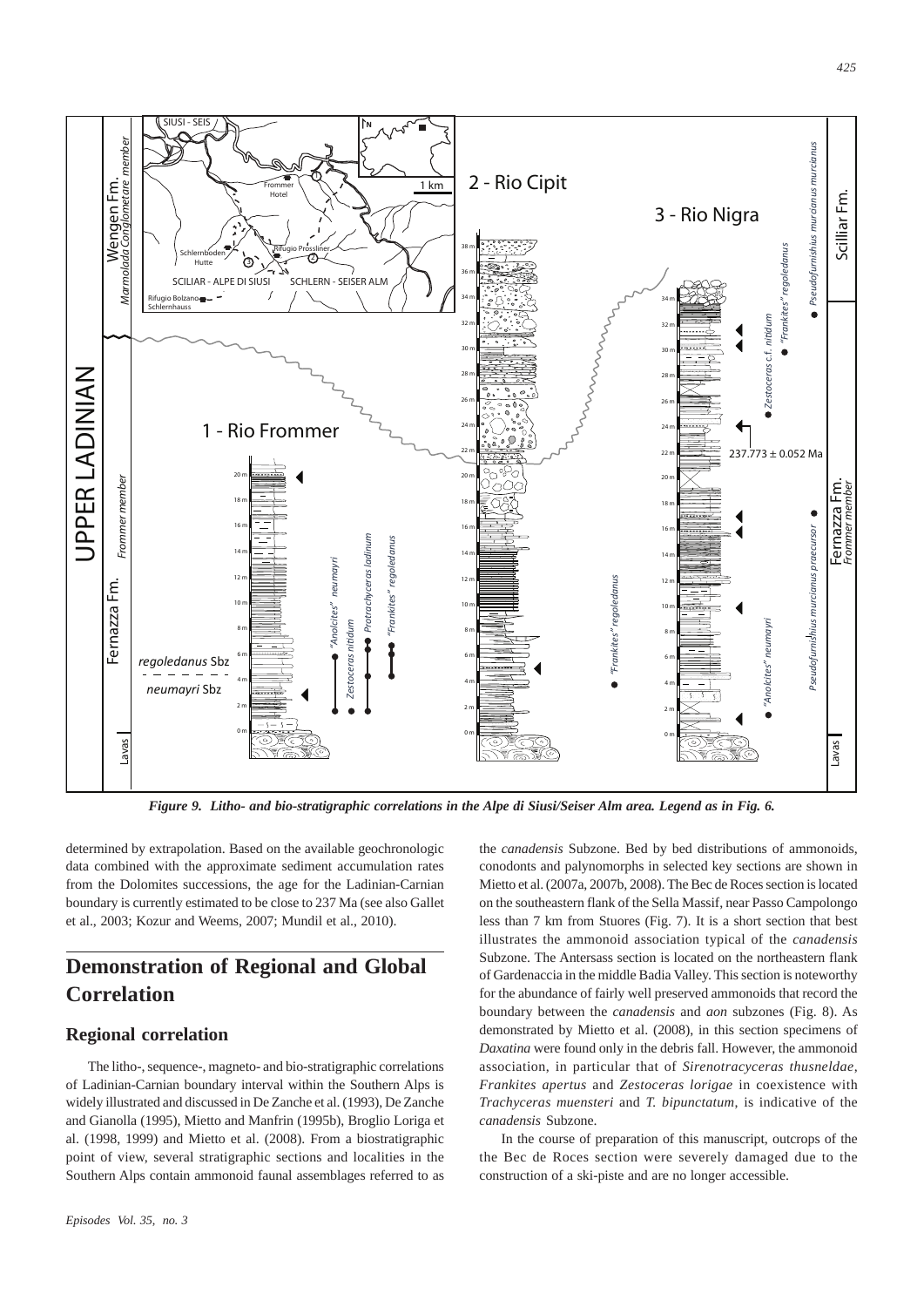*Table 1. U-Pb data for analyzed zircon from the Upper Ladinian Alpe di Siusi/Seiser Alm ash bed, northern Italy.*

|                        |               |           | Composition |                    |             |                          |       | Ratios                   |          | Age $(Ma)$                  |       |         |      |            |       |       |
|------------------------|---------------|-----------|-------------|--------------------|-------------|--------------------------|-------|--------------------------|----------|-----------------------------|-------|---------|------|------------|-------|-------|
| Sample                 | $Pb^T$        | $Pb^{*1}$ | Th          | 206Ph <sup>§</sup> | $^{208}Pb#$ | $206Ph^{\dagger\dagger}$ | err   | $207Ph^{\dagger\dagger}$ | err      | $^{207}Ph^{\dagger\dagger}$ | err   | 206Pb   | err  | 207Pb      | 207Pb | corr. |
| Fractions <sup>®</sup> | (pg)          | $Pb_c$    | U           | 204Ph              | 206Pb       | $^{238}$ U               | (2s%) | $^{235}$ U               | $(2s\%)$ | 206Pb                       | (2s%) | $238$ U | (2s) | $^{235}$ U | 206Pb | coef. |
| z1                     | 0.4           | 146.7     | 0.78        | 8245.2             | 0.246       | 0.037589                 | (.06) | 0.26374                  | (.25)    | 0.05091                     | (.22) | 237.87  | 0.14 | 237.68     | 235.8 | 0.52  |
| $z^2$                  | 0.4           | 123.1     | 1.00        | 6555.3             | 0.317       | 0.037586                 | (.06) | 0.26409                  | (.16)    | 0.05098                     | (.14) | 237.85  | 0.13 | 237.95     | 239.0 | 0.56  |
| z <sub>3</sub>         | $0.4^{\circ}$ | 1365      | 1.12        | 70666              | 0.354       | 0.037432                 | (.06) | 0.26279                  | (.10)    | 0.05094                     | (.05) | 236.90  | 0.13 | 236.91     | 237.0 | 0.87  |
| 74                     | 0.3           | 287.0     | 0.38        | 17851              | 0.119       | 0.044462                 | (.05) | 0.31786                  | (.13)    | 0.05187                     | (.09) | 280.43  | 0.14 | 280.25     | 278.8 | 0.68  |
| z5                     | 0.5           | 172.1     | 1.17        | 8817.1             | 0.370       | 0.037547                 | (.06) | 0.26360                  | (.17)    | 0.05094                     | (.14) | 237.61  | 0.14 | 237.57     | 237.1 | 0.62  |
| z6                     | 1.0           | 112.4     | 1.19        | 5736.1             | 0.377       | 0.037576                 | (.06) | 0.26417                  | (.15)    | 0.05101                     | (.12) | 237.79  | 0.13 | 238.02     | 240.4 | 0.61  |
| z7                     | 1.7           | 65.8      | 1.29        | 3292.5             | 0.408       | 0.037568                 | (.05) | 0.26447                  | (.21)    | 0.05108                     | (.18) | 237.74  | 0.13 | 238.27     | 243.5 | 0.58  |
| z8                     | 1.5           | 16.3      | 0.74        | 938.8              | 0.234       | 0.037573                 | (.08) | 0.26465                  | (.68)    | 0.05111                     | (.63) | 237.77  | 0.19 | 238.41     | 244.7 | 0.62  |
| z9                     | 1.7           | 44.7      | 1.50        | 2141.9             | 0.476       | 0.037574                 | (.06) | 0.26455                  | (.34)    | 0.05109                     | (.31) | 237.78  | 0.14 | 238.32     | 243.7 | 0.65  |

*Notes:* Corr. coef. = correlation coefficient. Analytical procedures are same as in Ramezani et al. (2011). Age calculations are based on the decay constants of Jaffey et al. (1971).

† All analyses are single zircon grains and pre-treated by the thermal annealing and acid leaching (CA-TIMS) technique. Data used in age calculations are in bold.

 $\text{Pb}_c$  is total common Pb in analysis. Pb\* is radiogenic Pb concentration.

Measured ratio corrected for spike and fractionation only.

Radiogenic Pb ratio.

†† Corrected for fractionation, spike, blank, and initial Th/U disequilibrium in magma. Mass fractionation correction of 0.25%/amu ±0.04%/amu (atomic mass unit) was applied to single-collector Daly analyses. All common Pb is assumed to be blank. Total procedural blank was less than 0.1pg for U. Blank isotopic composition:  $^{206}Pb^{/204}Pb = 18.41 \pm 0.48$ ,  $^{207}Pb^{/204}Pb = 15.41 \pm 0.29$ ,  $^{208}Pb^{/204}Pb = 37.61 \pm 1.1$ .

#### **Long distance and global correlation**

The succession of ammonoid and conodont faunas in the Prati di Stuores/Stuores Wiesen and other correlated sections and sites in the Southern Alps records a number of bioevents that occur homotaxially with those elsewhere in the Tethys as well as the extra-Tethyan domains (e.g., Himalayas, Nevada, British Columbia, Svalbard) (Fig. 11). In reference to Mietto and Manfrin (1995b) and Broglio Loriga et al. (1999), the occurrence of taxa with widespread



*Figure 10. U-Pb date distribution plot for the analyzed zircon from the Alpe di Siusi/Seiser Alm area ash bed. One inherited analysis of older date (z4, not shown here) and one younger outlier (z3, shaded bar) with indications of residual Pb loss were excluded from age calculation. Uncertainty in parentheses includes the U-Pb tracer calibration errors and is necessary in comparing dates from different U-Pb laboratories.*

geographic distribution allows the Tethyan biozones to be correlated with those defined in British Columbia by Tozer (1967, 1994). In particular, the *canadensis* Subzone has been considered nearly equivalent to the Canadian *sutherlandi* Subzone 2 based on the joint occurrence of *Daxatina canadensis* and *Frankites apertus* (= *F. sutherlandi*), and correlatable by the first appearance of the former taxon. Nevertheless, the uppermost Ladinian to lowermost Carnian part of the ammonoid-based North American Standard Scale needs to be revised because of the partial overlapping of the s*utherlandi* and *desatoyense* Zones, as demonstrated in Nevada (Balini, 2008).

The co-existence of *Daxatina*, *Trachyceras* and *Frankites apertus* (= *F. sutherlandi*) in the *desatoyense* Zone of Nevada (Site B of South Canyon in Balini et al., 2007 and Balini and Jenks, 2007) permits a precise correlation with the Prati di Stuores/Stuores Wiesen section. Another important ammonoid species for worldwide correlation is *Zestoceras barwicki,* documented in Nevada (Johnston, 1941; Jenks et al., 2007), British Columbia (as *Zestoceras cerastes* by Tozer, 1994), the Bukowina (as *Trachyceras armatum* in Mojsisovics, 1882, as stated by Mietto et al., 2007b, 2008) and at the Prati di Stuores/Stuores Wiesen section (Mietto et al., 2007b, 2008).

The "Daxatina canadensis Zone", as defined in the Svalbard Archipelago (Bjørnøya, see Mørk et al., 1992) is evidently correlated with the *canadensis* Subzone*.* Magnetostratigraphic correlation based on ammonoid vs. conodont calibration between Prati di Stuores/ Stuores Wiesen and Mayerling in the Northern Calcareous Alps is shown in Broglio Loriga et al. (1999), and is now confirmed by the discovery of *Paragondolella polygnathiformis* in bed SW4c, 70 cm above bed SW4 where *Daxatina canadensis* first occurs (Mietto et al., 2007b). Also the ammonoid succession recently reported from the *canadensis* Subzone of the Himalayas (Guling 1 and Muth 3 sections in Spiti Valley: Balini, Krystyn and Torti, 1998; Krystyn, Balini and Nicora, 2004) is consistent with that of the Prati di Stuores/ Stuores Wiesen.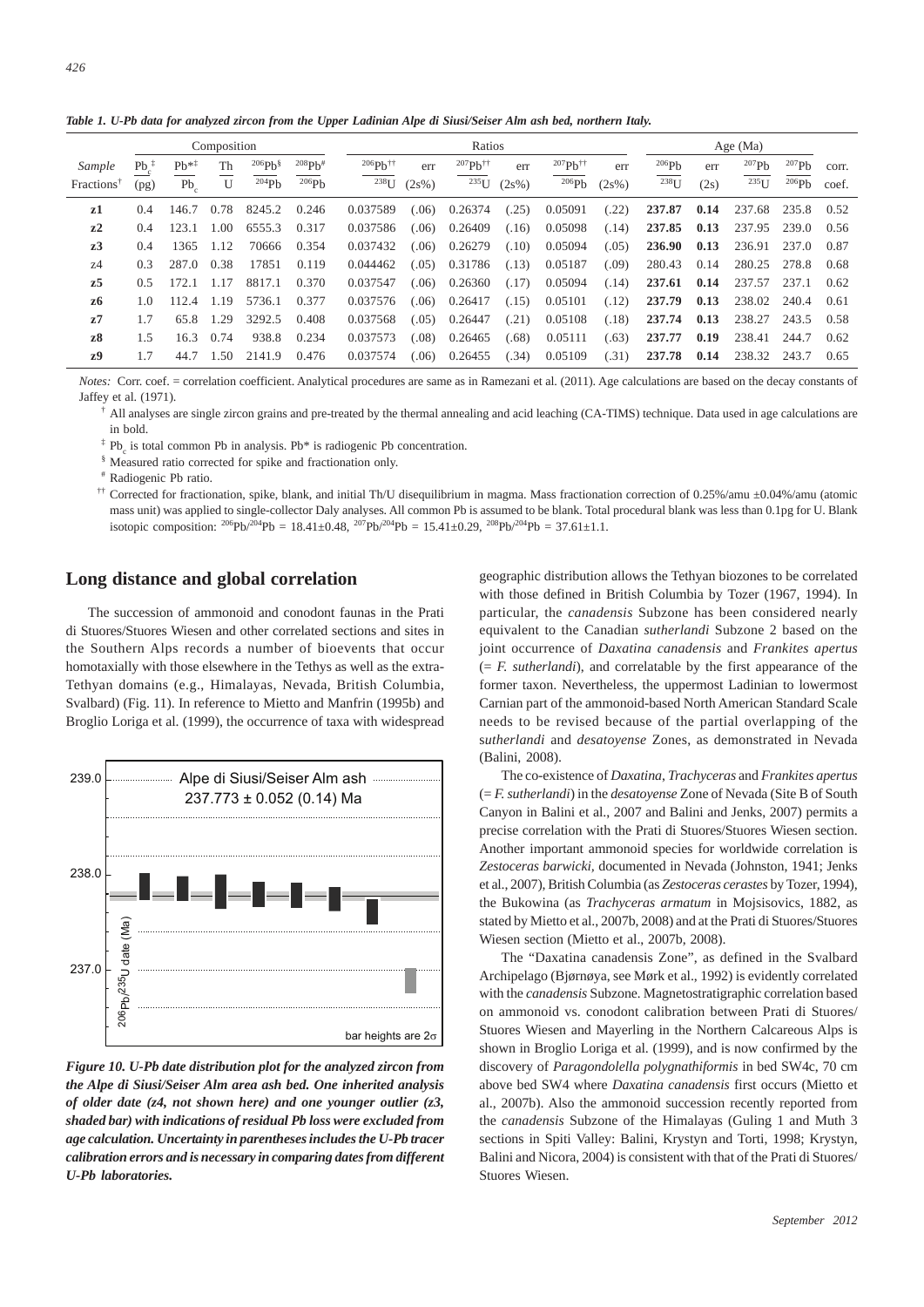| Chrono-<br>stratigraphy |               | <b>Tethys Realm</b><br>(Broglio Loriga et al., 1999; this paper) |                                                       |                                                 |                                        |                                    | Canada<br>(Tozer, 1994)         |                                            |                   |                       |                |                                        |             |           |                 | Nevada<br>(Balini & Jenks, 2007) |                                                                      |                             | Svalbard<br>(Mørk et al., 1992) |                 |                           | Siberia<br>(Dagys & Konstantinov, 1995) |  |  |
|-------------------------|---------------|------------------------------------------------------------------|-------------------------------------------------------|-------------------------------------------------|----------------------------------------|------------------------------------|---------------------------------|--------------------------------------------|-------------------|-----------------------|----------------|----------------------------------------|-------------|-----------|-----------------|----------------------------------|----------------------------------------------------------------------|-----------------------------|---------------------------------|-----------------|---------------------------|-----------------------------------------|--|--|
| Stage                   | Sub-<br>stage |                                                                  | Biostratigraphy<br>Zone <sub>l</sub> Subzone          | Ammonoid distribution                           |                                        |                                    | Biostratigraphy<br>Zone Subzone |                                            |                   | Ammonoid distribution |                |                                        |             |           | Biostratigraphy |                                  | Ammonoid Biostratigraphy<br>distribution<br>Ammonoid<br>distribution |                             |                                 | Biostratigraphy | Ammonoid<br>distribution  |                                         |  |  |
| CARNIAN                 | <b>JULIAN</b> | Trachyceras                                                      | Trachyceras<br>aonoides                               |                                                 |                                        |                                    | desatoyense<br>Trachyceras      |                                            | <b>Stolleites</b> |                       |                |                                        |             |           |                 |                                  |                                                                      |                             |                                 |                 |                           |                                         |  |  |
|                         |               |                                                                  | Trachyceras<br>uon                                    |                                                 | Asklepioceras<br>Frankites<br>Daxatina |                                    |                                 |                                            |                   |                       | Nathorstites   | Asklepioceras<br>Daxatina<br>Frankites |             |           | desatoyense     | Trachyceras<br>Daxatina          |                                                                      | <b>Stolleites</b><br>tenuis | Daxatina                        |                 | <b>Stolleites tenuis</b>  | <b>Nathorstites</b>                     |  |  |
|                         |               |                                                                  | canadensis<br>Daxatina                                | Protrachyceras<br>Meginoceras<br>Maclearnoceras |                                        | Frankites<br>sutherlandi<br>$\sim$ |                                 |                                            |                   |                       | Trachyceras    |                                        | Trachyceras | Frankites |                 | canadensis<br>Daxatina           |                                                                      | Stolleites                  | Nathorstites<br>lindstroemi     |                 | Stolleites                |                                         |  |  |
| LADINIAN                | LONGOBARDIAN  | Protrachyceras                                                   | regoledanus<br>"Frankites"<br>"Anolcites"<br>neumayri |                                                 |                                        | Trachyceras                        |                                 | ⊣                                          | Protrachyceras    | Meginoceras           | Maclearnoceras |                                        |             |           |                 |                                  |                                                                      |                             |                                 |                 |                           | <b>Nathorstites</b><br>macconnelli      |  |  |
|                         |               |                                                                  |                                                       |                                                 |                                        |                                    |                                 | 3                                          |                   |                       |                |                                        |             |           |                 | sutherlandi<br>Frankites         |                                                                      |                             |                                 |                 |                           |                                         |  |  |
|                         |               |                                                                  |                                                       |                                                 |                                        |                                    | Maclearnoceras<br>maclearni     | $\sim$                                     |                   |                       |                |                                        |             |           |                 |                                  |                                                                      |                             | Indigirites                     |                 | Nathorstites<br>maclearni | Indigirites                             |  |  |
|                         |               |                                                                  |                                                       |                                                 |                                        |                                    |                                 |                                            |                   |                       |                |                                        |             |           |                 |                                  |                                                                      |                             |                                 |                 |                           |                                         |  |  |
|                         |               |                                                                  |                                                       |                                                 |                                        |                                    |                                 | $\sim$                                     |                   | Indigirites           |                |                                        |             |           |                 |                                  |                                                                      |                             |                                 |                 |                           | Indigirites<br>krugi                    |  |  |
|                         |               |                                                                  | Protrachyceras<br>longobardicum                       |                                                 |                                        |                                    | Meginoceras<br>meginae          | $\overline{C}$<br>$\overline{\phantom{0}}$ |                   |                       |                |                                        |             |           |                 |                                  |                                                                      |                             | Indigirites<br>tozeri           |                 |                           | Indigirites<br>neraensis                |  |  |

*Figure 11. Bio- chronostratigraphic correlations between low, middle and high paleolatitude domains.*

#### **Final comments**

The GSSP for the base of the Carnian Stage as defined by the first appearance of ammonoid *Daxatina* (*Daxatina canadensis* in bed SW4 of the Stuores Wiesen section) provides an excellent opportunity for trans-Panthalassa correlation between low to middle-high paleolatitude domains. This is made possible by the global distribution of ammonoid species that comprise the *canadensis* Subzone. On the other hand, the co-appearance of genera *Daxatina* and *Trachycers* allows the historical definition of the base of the Carnian to be preserved. The appearance of *Paragondolella polygnathiformis* (a single specimen collected) a few centimeters above the GSSP boundary further enhances correlation based on conodont biostratigraphy. Well-documented palynomorph assemblages from the stratotype section allow correlation between marine and terrestrial depositional settings. Based on the available geochronologic data the Ladinian-Carnian boundary is estimated at ca. 237 Ma. The GSSP boundary falls near the base of S2n magnetozone, close to the beginning of the regressive trend (HST) associated with the Car 1 Depositional Sequence.

All these data tend to support a reliable and lasting chronostratigraphic definition of the Ladinian-Carnian boundary.

## **Acknowledgements**

We wish to thank all authors who contributed to the original GSSP proposal (Broglio Loriga et al., 1998, 1999), including those who do not appear as authors of this paper. Some are no longer with us and we wish to remember them with love: Carmela Broglio Loriga, Vittorio De Zanche and Claudio Neri. Special gratitude is extended to M. Balini, M. Gaetani and M. Orchard for useful discussion. We are also grateful to Rachele Andreetta, Fabrizio Tagliavini and Damiano Maragna for assistance in the field. The manuscript benefited greatly from the comments and suggestions of G.V.R. Prasad and J.G. Ogg.

## **References**

- Aberhan, M., 1994, Guild-structure and evolution of Mesozoic benthic shelf communities: Palaios, v. 9, pp. 516-545.
- Balini, M., 2008, Discovery of Upper Ladinian ammonoids at the type locality of the Lower Carnian Desatoyense Zone (South Canyon, New Pass Range, Nevada): J. Paleont., v. 82/1, pp. 162-168.
- Balini, M., and Jenks, J.F., 2007, The Trachyceratidae from South Canyon (Central Nevada): record, taxonomic problems and stratigraphic significance for the definition of the Ladinian-Carnian boundary: New Mex. Mus. Nat. Hist. & Sci. Bull., v. 41, pp. 14-22.
- Balini, M., Jenks, J.F., McRoberts, C.A., and Orchard, M.J., 2007, The Ladinian-Carnian boundary succession at South Canyon (New Pass Range, Central Nevada): New Mex. Mus. Nat. Hist. & Sci. Bull., v. 40, pp. 127-138.
- Balini, M., Krystyn, L., and Torti, V., 1998, In search of the Ladinian-Carnian boundary: perspectives from Spiti (Tethys Himalaya): Albertiana, v. 21, pp. 26-32.
- Bizzarini, F., 1993, Microfossili al limite Ladinico-Carnico nella Successione dei Prati di Stuores (Dolomiti Orientali): Ann. Musei Civici, sez. Arch. St. Sci. Nat., v. 8, pp. 141-168.
- Böhm, J., 1903, Über die obertriadische Fauna der Bäreninsel: K. Svenska Veten.-Akad. Handl., v. 37/3, pp. 2-76.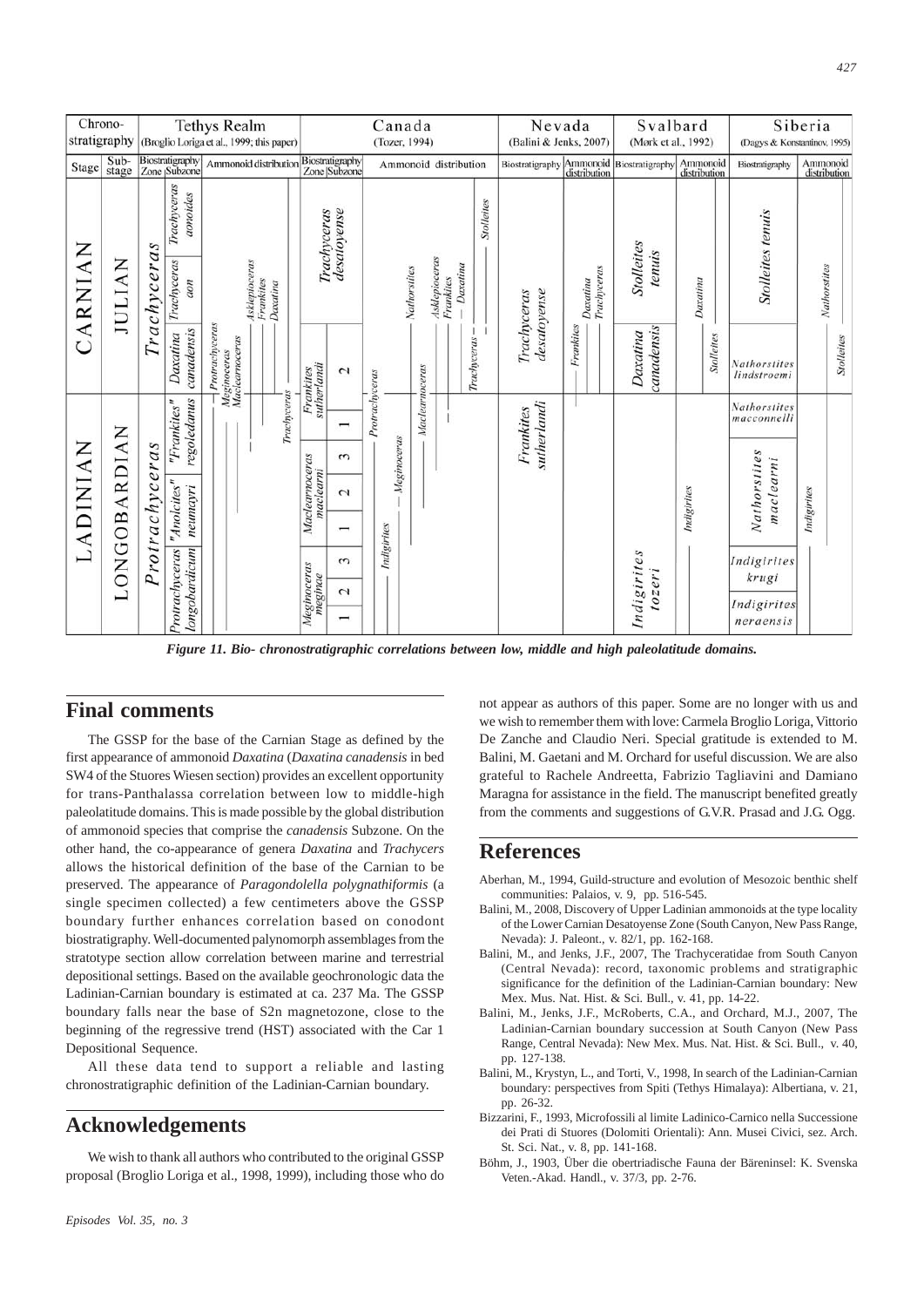- Böhm, J., 1904, Über *Nathorstites* und *Dawsonites* aus der arktischen Trias: Zeitschr. Deutsch. Geol. Gesell., v. 56, briefl. mitt., pp. 96-97.
- Bosellini, A., Gianolla, P., and Stefani, M., 2003, Geology of the Dolomites: Episodes, v. 26, pp. 181-185.
- Brack, P., Mundil, R., Oberli, F., Meier, M., and Rieber, H., 1996, Biostratigraphic and radiometric age data question the Milankovitch characteristics of the Latemar cycles (Southern Alps, Italy): Geology, v. 24, n. 4, pp. 371-375.
- Brack, P., Mundil, R., Oberli, F., Meier, M., and Rieber, H., 1997, Biostratigraphic and radiometric age data question the Milankovitch characteristics of the Latemar cycles (Southern Alps, Italy). Reply: Geology, v. 25, n. 5, pp. 471-472.
- Brack, P., and Rieber, H., 1993, Towards a better definition of the Anisian/ Ladinian boundary: new biostratigraphic data and correlations of boundary sections from the Southern Alps: Ecl. geol. Helv., v. 86/2, pp. 415-527.
- Brack, P., Rieber, H., and Urlichs, M., 1999, Pelagic succession in the Southern Alps and their correlation with the Germanic Middle Triassic: Zbl. Geol. Paläont., v. 1998/7-8, pp. 853-876.
- Brack, P., Rieber, H., Nicora, A., and Mundil, R., 2005, The Global boundary Stratotype Section and Point (GSSP) of the Ladinian Stage (Middle Triassic) at Bagolino (Southern Alps, Northern Italy) and its implications for the Triassic time scale: Episodes, v. 28/4, pp. 233-244.
- Brandner, R., 1984, Meeresspiegelschwankungen und Tektonik in der Trias der NW Tethys: Jahrb. Geol. Bundensanst., v. 126, pp. 287-325.
- Broglio Loriga, C., Cirilli ,S., De Zanche, V., di Bari, D., Gianolla, P., Laghi, M.F., Lowrie, W., Manfrin, S., Mastandrea, A., Mietto, P., Muttoni, C., Neri, C., Posenato, C., Rechichi, M.C., Rettori, R., and Roghi, G., 1999, The Prati di Stuores/Stuores Wiesen Section (Dolomites, Italy): a candidate Global Stratotype Section and Point for the base of the Carnian stage: Riv. Ital. Paleont. Strat., v. 105/1, pp. 37-78.
- Broglio Loriga, C., Cirilli, S., De Zanche, V., di Bari, D., Gianolla, P., Laghi, M.F., Lowrie, W., Manfrin, S., Mastandrea, A., Mietto, P., Muttoni, C., Neri, C., Posenato, C., Rechichi, M.C., Rettori, R., and Roghi, G., 1998, A GSSP candidate for the Ladinian/Carnian boundary: the Prati di Stuores/ Stuores Wiesen section (Dolomites, Italy): Albertiana, v. 21, pp. 2-18.
- Brühwiler, T., Hochuli, P.A., Mundil, R., Schatz, W., and Brack, P., 2007, Bio- and chronostratigraphy of the Middle Triassic Reifling Formation of the westernmost Northern Calcareous Alps: Swiss. J. Geosci., v. 100, pp. 443-455.
- Castellarin, A., and Cantelli, L., 2000, Neo-alpine evolution of the Souther Eastern Alps: Journal of Geodynamics, v. 30, pp. 251-274.
- Catuneanu, O., Abreu, V., Bhattacharya, J.P., Blum, M.D., Dalrymple, R.W., Eriksson, P.G., Fielding, C.R., Fisher, W.L., Galloway, W.E., Gibling, M.R., Giles, K.A., Holbrook, J.M., Jordan, R., Kendall, C.G.St.C., Macurda, B., Martinsen, O.J., Miall, A.D., Neal, J.E., Nummedal, D., Pomar, L., Posamentier, H.W., Pratt, B.R., Sarg, J.F., Shanley, K.W., Steel, R.J., Strasser, A., Tucker, M.E., and Winker, C., 2009, Towards the standardization of sequence stratigraphy: Earth-Sci. Rev., v. 92, pp. 1- 33.
- Dagys, A.S., and Konstantinov, A.G., 1995, New Zonation Scheme of the Ladinian Stage for Northeastern Asia: Stratigraphy and Geological Correlation, v. 3, pp. 314-320, transladed from Stratigrafiya Geologicheskaya Korrelyatsiya, v. 3, pp. 121-127.
- De Zanche, V., and Gianolla, P., 1995, Litostratigrafia al limite Ladinico-Carnico (Sudalpino orientale): Ann. Univ. Ferrara, Sci. Terra, v. 5(suppl.), pp. 41-48.
- De Zanche, V., Gianolla, P., Mietto, P., Siorpaes, C., and Vail, P.R., 1993, Triassic sequence stratigraphy in the Dolomites (Italy): Mem. Sc. Geol., v. 45, pp. 1-27.
- Doglioni, C., 1987, Tectonics of the Dolomites (Southern Alps NE Italy): J. Struct. Geol., v. 9, pp. 181-193.
- Fisher, M.J., 1972, The Triassic palynoflora succession in England. Geosci. & Man, v. 4, pp. 101-109.
- Fisher, M.J., and Dunay, R.E., 1984, Palynology of the Petrified Forest Member of the Chinle Formation (Upper Triassic), Arizona, U.S.A.: Pollen et Spores, v. 26/2, pp. 241-284.
- Fowell, S.J., Cornet, B., and Olsen, P.E., 1994, Geologically rapid Late Triassic extinctions: Palynological evidence from the Newark Supergroup: Geol. Soc. Am. Sp. Pap., v. 288, pp. 197-206.
- Furin, S., Preto, N., Rigo, M., Roghi, G., Gianolla, P., Crowley, J.L., and Bowring, S.A., 2006, High-precision U-Pb zircon age from the Triassic

of Italy: Implications for the Triassic time scale and the Carnian origin of calcareous nannoplankton and dinosaurs: Geology, v. 34, pp. 1009-1012.

- Fürsich, F.T., and Wendt, J., 1977, Biostratinomy and palaeoecology of the Cassian Formation (Triassic) of the Southern Alps: Palaeogeogr., Palaeoclim., Palaeoecol., v. 22, pp. 257-323.
- Gaetani, M., 1995, Criteri per la definizione della base del Piano Carnico: Ann. Univ. Ferrara, Sci. Terra, v. 5(suppl.), pp. 9-12.
- Gallet, Y., Krystyn, L., and Besse, J., 1998, Upper Anisian to lower Carnian magnetostratigraphy from the Northern Calcareous Alps (Austria): J. Geophys. Res., v. 103, pp. 605-621.
- Gallet, Y., Krystyn, L., Besse, J., and Marcoux, J., 2003, Improving the Upper Triassic numerical time scale from cross-correlation between Tethyan marine sections and the continental Newark basin sequence: Earth Planet. Sci. Lett., v. 212, pp. 255-261.
- Gianolla, P., De Zanche, V., and Mietto, P., 1998, Triassic Sequence Stratigraphy in the Southern Alps (Northern Italy), in de Graciansky, P.C., Jacquin T., and Vail, P.R. (eds) - Mesozoic and Cenozoic Sequence Stratigraphy of European Basins: S.E.P.M. Spec. Publ., v. 60, pp. 719- 747.
- Gianolla, P., Micheletti, C., Panizza, M., and Viola, F., 2009, Nomination of the Dolomites for Inscription on the World Natural Heritage List Unesco: http://whc.unesco.org/en/list/1237/documents/
- Hardenbol, J., Thierry, J., Farley, M.B., Jacquin, T., de Graciansky, P.C., and Vail, P.R., 1998, Mesozoic and Cenozoic sequence chronostratigraphic framework of European basins. In: P.C. de Graciansky, J. Hardenbol, T. Jacquin, P.R. Vail and D. Ulmer-Scholle (Eds.): Mesozoic and Cenozoic sequence stratigraphy of European basins: SEPM Special Publication, v. 60, pp. 3–13.
- Hochuli, P.H., and Frank, S.M., 2000, Palynology (dinoflagellate cysts, sporepollen) and stratigraphy of the Lower Carnian Raibl Group in the Eastern Swiss Alps: Eclogae geol. Helv., v. 93, pp. 429-443.
- Hongfu, Y, Kexin, Z, Jinnan, T, Zunyi, Y, and Shunbao, W., 2001, The Global Stratotype Section and Point (GSSP) of the Permian-Triassic Boundary: Episodes, v. 24, pp. 102–114.
- Hounslow, M.W., and Muttoni, G., 2010, The geomagnetic polarity timescale for the Triassic: linkage to stage boundary definitions, in, Lucas, S.G. (ed.), The Triassic Timescale: Geol. Soc. London, Spec. Publ. 334, pp. 61-102.
- Ichikawa, K., 1958, Zur Taxonomie und Phylogenie der triadischen "Pteriidae" (Lamellibranch.), mit besonderer Berücksichtigung der Gattungen *Claraia*, *Eumorphotis*, *Oxitoma* und *Monotis*: Palaeontographica A, v. 111, pp. 131-212.
- Jenks, J.F., Spielmann J.A., and Lucas, S.G., 2007, Triassic Ammonoids. a photographic journey: New Mex. Mus. Nat. Hist. & Sci. Bull., v. 40, pp. 33-79.
- Johnston, F.N., 1941, Trias at New Pass, Nevada (New Lower Karnic Ammonoids): J. Paleont., v. 15/5, pp. 447-491.
- Klipstein, A.v., 1845, Beiträge zur geologischen Kenntniss der östlichen Alpen: Mitt. Gebiete Geol. Paläont., v. 1(1843-1845), pp. 1-311.
- Korte, C., Kozur, H.W., and Veizer, J., 2005,  $d^{13}C$  and  $d^{18}O$  values of Triassic brachiopods and carbonate rocks as proxies for coeval seawater and palaeotemperature: Palaeogeogr., Palaeoclim., Palaeoecol., v. 226, pp. 287-306.
- Kovács, S., 1983, On the evolution of *excelsa*-stock in the Upper Ladinian-Carnian (Conodonta, genus *Gondolella*, Triassic): Schriftenr. Erdwiss. Komm. Österr. Akad. Wiss., v. 5, pp. 107-120.
- Kovács, S., Krystyn, L., Szabò, S., Dosztàly, L., and Budai T., 1991, The Ladinian/Carnian boundary in the Balaton Upland, Hungary: Symp. Trias. Strat. Abstr. Booklet, Lausanne, p. 39.
- Kozur, H., 1980, Revision der Conodontenzonierung der Mittel- und Obertrias des tethyalen Faunenreichs: Geol. Paläont. Mitt. Innsbruck, v. 10, pp. 79-173.
- Kozur, H., 1989, The Taxonomy of the Gondolellid Conodonts in the Permian and Triassic: Courier Forsch. Inst. Senckenberg, v. 117, pp. 409-469.
- Kozur, H.W., and Weems, R.E., 2007, Upper Triassic conchostracan biostratigraphy of the continental rift basins of the eastern North America: its importance for correlating Newark supergroup events with the Germanic Basin and the International Geologic Time Scale, in Lucas, S.G., and Spielmann, J.A., eds., The Global Triassic: New Mex. Mus. Nat. Hist. & Sci. Bull., v. 41, pp. 137-188.
- Krystyn, L., 1983, Das Epidaurus-Profil (Griechenland) ein Beitrag zur Conodonten-Standardzonierung des tethyalen Ladin und Unterkarn: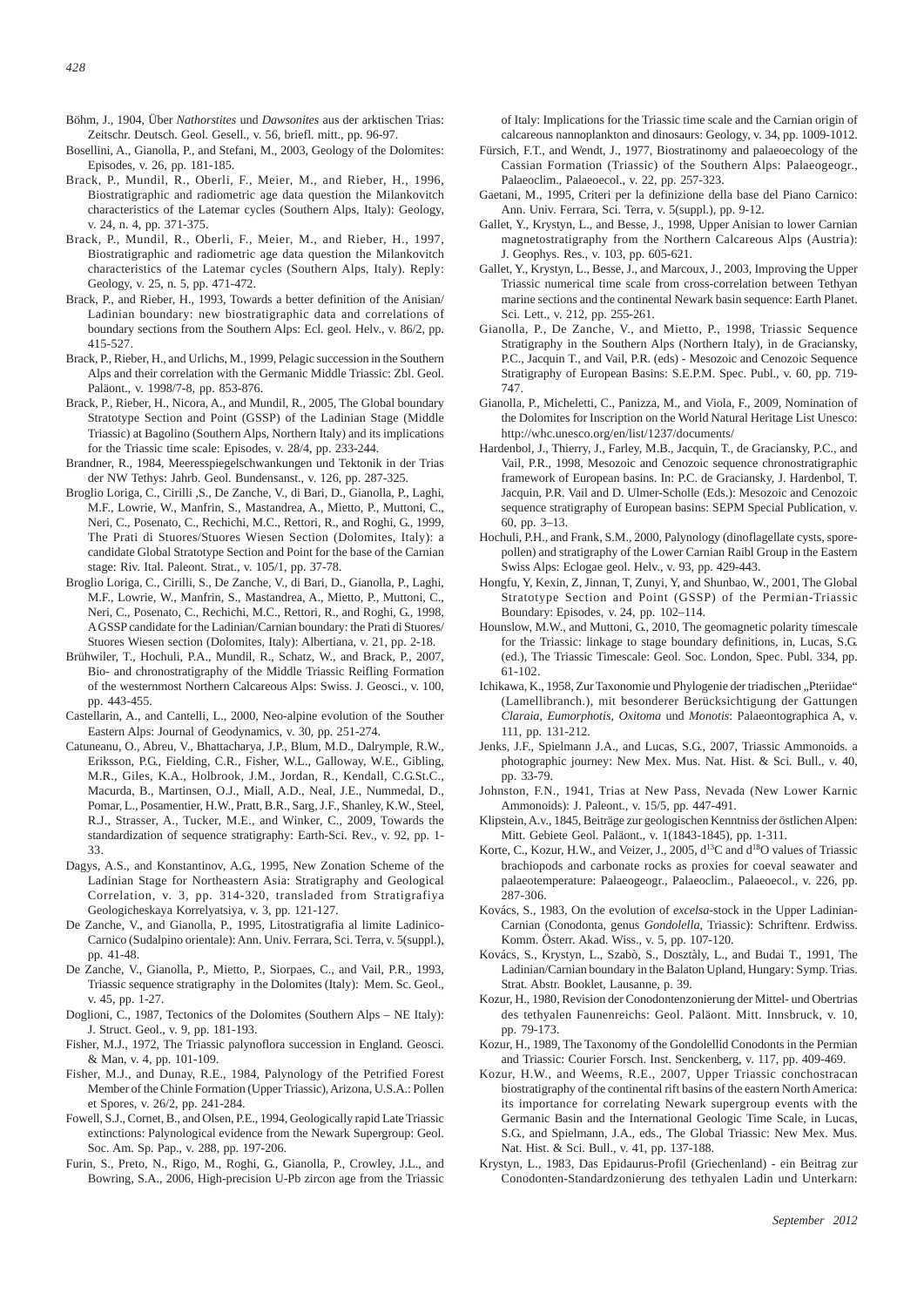Schriftenr. Erdwiss. Komm. Österr. Akad. Wiss. v. 5, pp. 231-258.

- Krystyn, L., Balini, M., and Nicora, A., 2004, Lower and Middle Triassic stage and substage boundaries in Spiti: Albertiana, suppl. v. 30, pp. 39-52.
- Krystyn, L.,1978, Eine neue Zonengliederung im alpin-mediterranen Unterkarn: Schriftenr. Erdwiss. Komm. Österr. Akad. Wiss., v. 4, pp. 37-75.
- Jaffey, A. H., Flynn, K. F., Glendenin, L. E., Bentley, W. C., and Essling, A. M., 1971, Precision Measurement of Half-Lives and Specific Activities of 235U and 238U: Physical Review C, v. 4, pp. 1889-1906.
- Laube, G.C., 1869, Die Fauna der Schichten von St. Cassian. Ein Beitrag zur Paläontologie der Alpinen Trias. V. Abtheilung. Cephalopoden. Schlusswort: Denkschr. Kais. Akad. Wiss., Math.-naturwiss. Cl., v. 30, pp. 49-105.
- Litwin, R.J., and Ash, S.R., 1993, Revision of the biostratigraphy of the Chatam Group (Upper Triassic), Deep River Basin, North Carolina, USA: Rev. Palaeobot. Palyn., v. 77, pp. 75-95.
- Litwin, R.J., Traverse, A., and Ash, S.R., 1991, Preliminary palynological zonation of the Chinle Formation, southwestern U.S.A., and its correlation to the Newark Supergroup (eastern U.S.A.): Rev. Palaeobot. Palyn., v. 68, pp. 269-287.
- Machel, H.G., 2001, Bacterial and thermochemical sulfate reduction in diagenetic settings - old and new insights: Sed. Geol., v. 140, pp. 143- 175.
- Manco, S., Mietto, P., Nicora, A., Preto, N., Rigo, M., and Tognon, M., 2004, Conodont fauna at the Ladinian/Carnian boundary interval in the Southern Alps: Albertiana, suppl. v. 30, p. 9.
- Marshall, J.D., 1992, Climatic and oceanographic isotopic signals from the carbonate rock record and their preservation: Geol. Mag., v. 129, pp. 151–162.
- Martin, G.C., 1926, The Mesozoic Stratigraphy of Alaska: U.S. Geol. Surv. Bull., v. 776, pp. 1-489.
- Masetti, D., Neri, C., and Bosellini, A., 1991, Deep-water asymmetric cycles and progradation of carbonate platforms governed by high frequency eustatic oscillation (Triassic of the Dolomites): Geology, v. 19, pp. 336- 339.
- Mattinson, J. M., 2005, Zircon U/Pb chemical abrasion (CA-TIMS) method; combined annealing and multi-step partial dissolution analysis for improved precision and accuracy of zircon ages: Chemical Geology, v. 220, pp. 47-66.
- Mazza, M., Furin, S., Spötl, C., and Rigo, M., 2010, Generic turnovers of Carnian/Norian conodonts: climatic control or competition? Palaeogeogr., Palaeoclim., Palaeoecol., v. 290, pp. 120-137.
- Mazza M., Cau A., and Rigo M., 2012, Application of numerical cladistic analyses to the Carnian-Norian conodonts: a new approach for phylogenetic interpretations. Journal of Systematic Palaeontology, accepted, DOI: 10.1080/14772019.2011.573584.
- McRoberts, C.A., 1993, Systematics and biostratigraphy of halobiid Bivalves from the Martin Bridge Formation (Upper Triassic), Northeast Oregon: J. Paleont., v. 67(2), pp. 198-210.
- McRoberts, C.A., 2000, A primitive Halobia (Bivalvia: halobioidea) from the Triassic of Northeast British Columbia: J. Paleont., v. 74(4), pp. 599- 603.
- Mietto, P., Andreetta, R., Broglio Loriga, C., Buratti, N., Cirilli, S., De Zanche, V., Furin, S., Gianolla, P., Manfrin, S., Muttoni, G., Neri, C., Nicora A., Posenato, R., Preto, N., Rigo M., Roghi, G., and Spötl, C., 2007a, A Candidate Of The Global Boundary Stratotype Section And Point For The Base Of The Carnian Stage (Upper Triassic): GSSP at the base of the canadensis Subzone (FAD of *Daxatina*) in the Prati di Stuores/Stuores Wiesen section (Southern Alps, NE Italy): Albertiana, v. 36, pp. 78-97.
- Mietto, P., Buratti, N., Cirilli, S., De Zanche, V., Gianolla, P., Manfrin, S., Nicora, A., Preto, N., Rigo, M., and Roghi, G., 2007b, New constraints for the Ladinian-Carnian boundary in the Southern Alps: suggestions for global correlation: New Mex. Mus. Nat. Hist. & Sci. Bull., v. 41, pp. 275-281.
- Mietto, P., and Manfrin, S., 1995a, A high resolution Middle Triassic ammonoid standard scale in the Tethys Realm. A preliminary report: Bull. Soc. Géol. France, v. 1995/5, pp. 539-563.
- Mietto, P., and Manfrin, S., 1995b, La successione delle faune ad ammonoidi al limite Ladinico-Carnico (Sudalpino, Italia): Ann. Univ. Ferrara, Sci. Terra, v. 5(suppl.), pp. 13-35.
- Mietto, P., and Manfrin, S., 1999, A Debate on the Ladinian-Carnian Boundary. Albertiana, v. 22, pp. 23-27, Münster.

Mietto, P., Manfrin, S., Preto, N., and Gianolla, P., 2008, Selected ammonoid

fauna from Prati di Stuores/Stuores Wiesen and related sections across the Ladinian-Carnian boundary (Southern Alps, Italy): Riv. It. Paleont. Strat., v. 114/3, pp. 377-429.

- Mojsisovics, E.M. von, 1879, Die Dolomit-Riffe von Südtirol und Venetien. Beiträge zur Bildungsgeschichte der Alpen: A. Hölder, Wien, 552 pp.
- Mojsisovics, E.M. von, 1882, Die Cephalopoden der mediterranen Triasprovinz: Abh. K. K. Geol. Reichsanst., v. 10, pp. 1-332.
- Mørk, A., Vigran, J.O., Korchinskaya, M.V., Pchelina, T.M., Fefilova, L.A., Vavilov, M.N., and Weitschat, W., 1992, Triassic rocks in Svalbard, the Arctic Soviet islands and the Barents Shelf, bearing on their correlations, in Vorrent T.O., Bergsager E., Dahl-Stamnes Ø.A., Holter E., Johansen B., Lie E. and Lund T.B. (eds), Arctic Geology and Petroleum Potential: NPF Spec. Publ., v. 2, pp. 457-479.
- Mostler, H., and Scheuring, B.W., 1974, Mikrofloren aus dem Longobard und Cordevol der Nördlichen Kalkalpen und das Problem des Beginns der Keupersedimentation im Germanischen Raum: Geol. Paläontol. Mitt. Innsbruck, v. 4, pp. 1-35.
- Mundil, R., Brack, P., Meier, M., Rieber, H., and Oberli, F., 1996, High resolution U-Pb dating of middle Triassic volcaniclastics: time-scale calibration and verification of tuning parameters for carbonate sedimentation: Earth Planet. Sci. Lett., v. 141, pp. 137-151.
- Mundil, R., Palfy, J., Renne, P.R., and Brack, P., 2010, The Triassic timescale: new constraints and a review of geochronological data, in, Lucas, S.G. (ed.), The Triassic Timescale: Geol. Soc. London, Spec. Publ., no. 334, pp. 41-60.
- Münster, G.G.von, 1834, Über das Kalkmergel-Lager von St. Cassian in Tyrol und die darin vorkommenden Ceratiten: N. Jb. Miner. Geogn. Geol. Petrefactenk., v. 1834, pp. 1-15.
- Muttoni, G., Kent, D.V., Olsen, P.E., Di Stefano, P., Lowrie, W., Bernasconi, S.M., and Hernández, F.M., 2004, Tethyan magnetostratigraphy from Pizzo Mondello (Sicily) and correlation to the Late Triassic Newark astrochronological polarity time scale: GSA Bull., v. 116, pp. 1043–1058.
- Neri, C., and Stefani, M., 1998, Sintesi cronostratigrafica e sequenziale dell'evoluzione permiana superiore e triassica delle Dolomiti: Mem. Soc. Geol. It., v. 53, pp. 417-463.
- Ogilvie, M.M., 1893, Contributions to the Geology of the Wengen and St. Cassian Strata in the Southern Tyrol: Quart. J. Geol. Soc., v. 49, pp. 1-78.
- Ogilvie-Gordon, M.M., 1900, On the Fauna of the Upper Cassian Zone in Falzarego Valley, South Tyrol: Geol. Mag., n.s. IV, v. 7, pp. 337-349.
- Ogilvie-Gordon, M.M., 1929, Geologie des Gebietes von Pieve (Buchenstein), St. Cassian und Cortina d'Ampezzo: Jb. Geol. Bundesanst., v. 79, pp. 357-424.
- Pisa, G., Castellarin, A., Lucchini, F., Rossi, P.L., Simboli, G., Bosellini, A., and Sommavilla, E., 1980, Middle Triassic magmatism in Southern Alps I: a review of general data in the Dolomites: Riv. Ital. Paleont. Strat., v. 85, pp. 1093-1110.
- Posamentier, H.W. and Allen, G.P., 1999, Siliciclastic sequence stratigraphy: concepts and applications. Concepts in Sedimentology and Paleontology, vol. 7. Society of Economic Paleontologists and Mineralogists (SEPM). 210 pp.
- Posamentier, H.W., Jervey, M.T., and Vail, P.R., 1988, Eustatic controls on clastic deposition I - conceptual framework, in, C.K. Wilgus, B.S. Hastings, C.G.St.C. Kendall, H.W. Posamentier, C.A. Ross and J.C. Van Wagoner (eds.) Sea Level Changes – An Integrated Approach: Society of Economic Paleontologists and Mineralogists (SEPM) Special Publication, v. 42, pp. 110-124.
- Preto, N., Spötl, C., and Guaiumi, C., 2009, Evaluation of bulk carbonate  $d^{13}$ C data from Triassic hemipelagites and the initial composition of carbonate mud: Sedimentology, v. 56, pp. 1329-1345.
- Ramezani, J., Hoke, G. D., Fastovsky, D. E., Bowring, S. A., Therrien, F., Dworkin, S. I., Atchley, S. C., and Nordt, L. C., 2011, High-precision U-Pb zircon geochronology of the Late Triassic Chinle Formation, Petrified Forest National Park (Arizona, USA): Temporal constraints on the early evolution of dinosaurs: Geological Society of America Bulletin, v. 123, pp. 2142-2159.
- Richoz, S., Krystyn, L., and Spötl, C., 2007, First detailed carbon isotope curve through the Ladinian-Carnian boundary: The Weissenbach section (Austria): Albertiana, v. 36, pp. 98-101.
- Rigo, M., Preto, N., Roghi, G., Tateo, F., and Mietto, P., 2007, A CCD rise in the Carnian (Upper Triassic) of western Tethys, deep-water equivalent of the Carnian Pluvial Event: Palaeogeogr., Palaeoclim., Palaeoecol., v. 246, pp. 188-205.